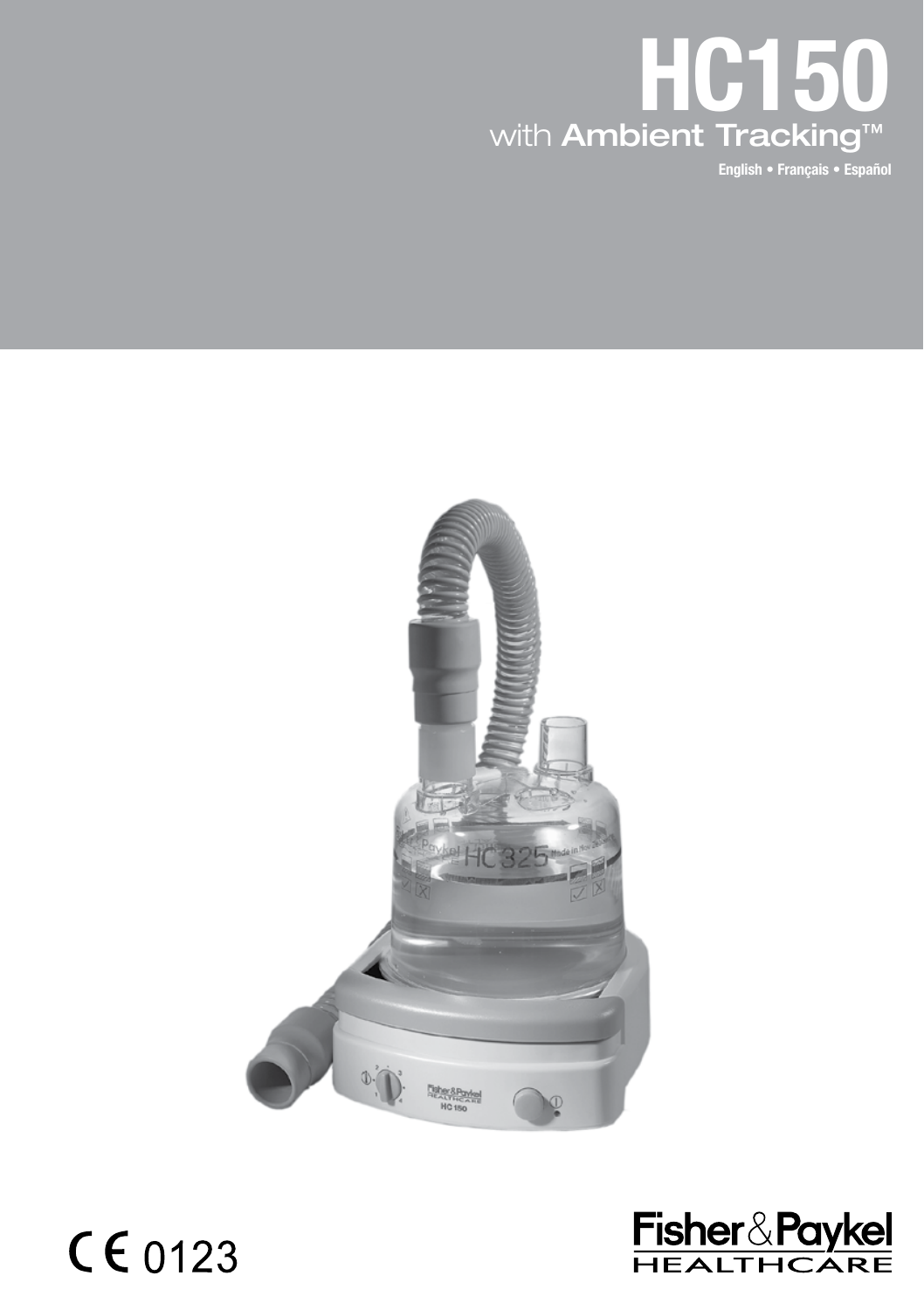# Section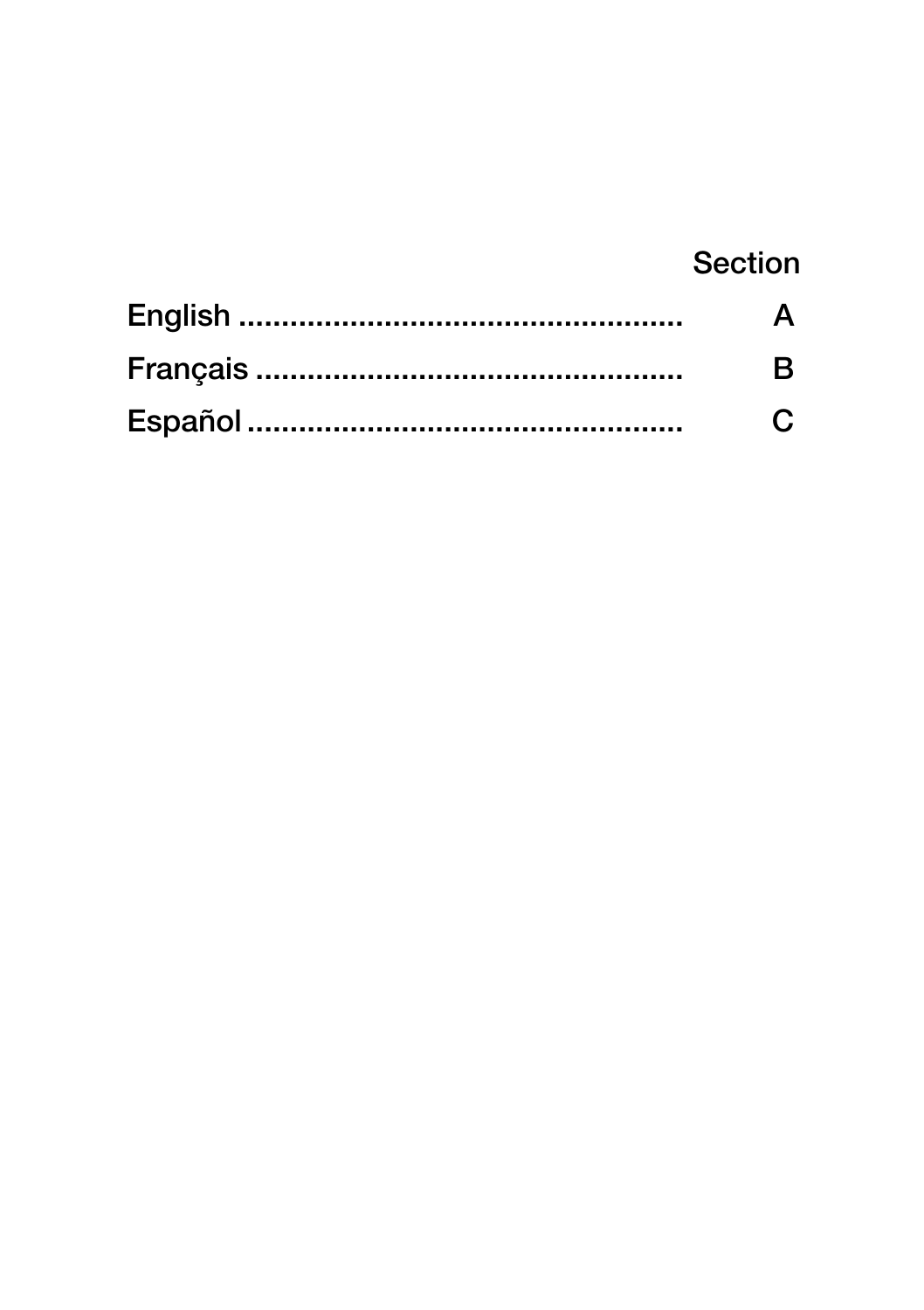



The HC150 Respiratory Humidifier is used to warm and humidify gases delivered to patients requiring continuous positive airway pressure (CPAP) therapy or mask ventilation. CAUTION: Federal law restricts this device to sale by or on the order of a physician.

# READ ALL INSTRUCTIONS BEFORE USING THE APPLIANCE

 $OMITINTO$ 

| <b>UUNTENTS</b> |                |
|-----------------|----------------|
|                 |                |
|                 |                |
|                 | $\overline{1}$ |
|                 | 2              |
|                 | 3              |
|                 | 4              |
|                 | 5              |
|                 | 5              |
|                 | 6              |
|                 | 6              |
|                 | 6              |
|                 | 6              |
|                 | 6              |
|                 |                |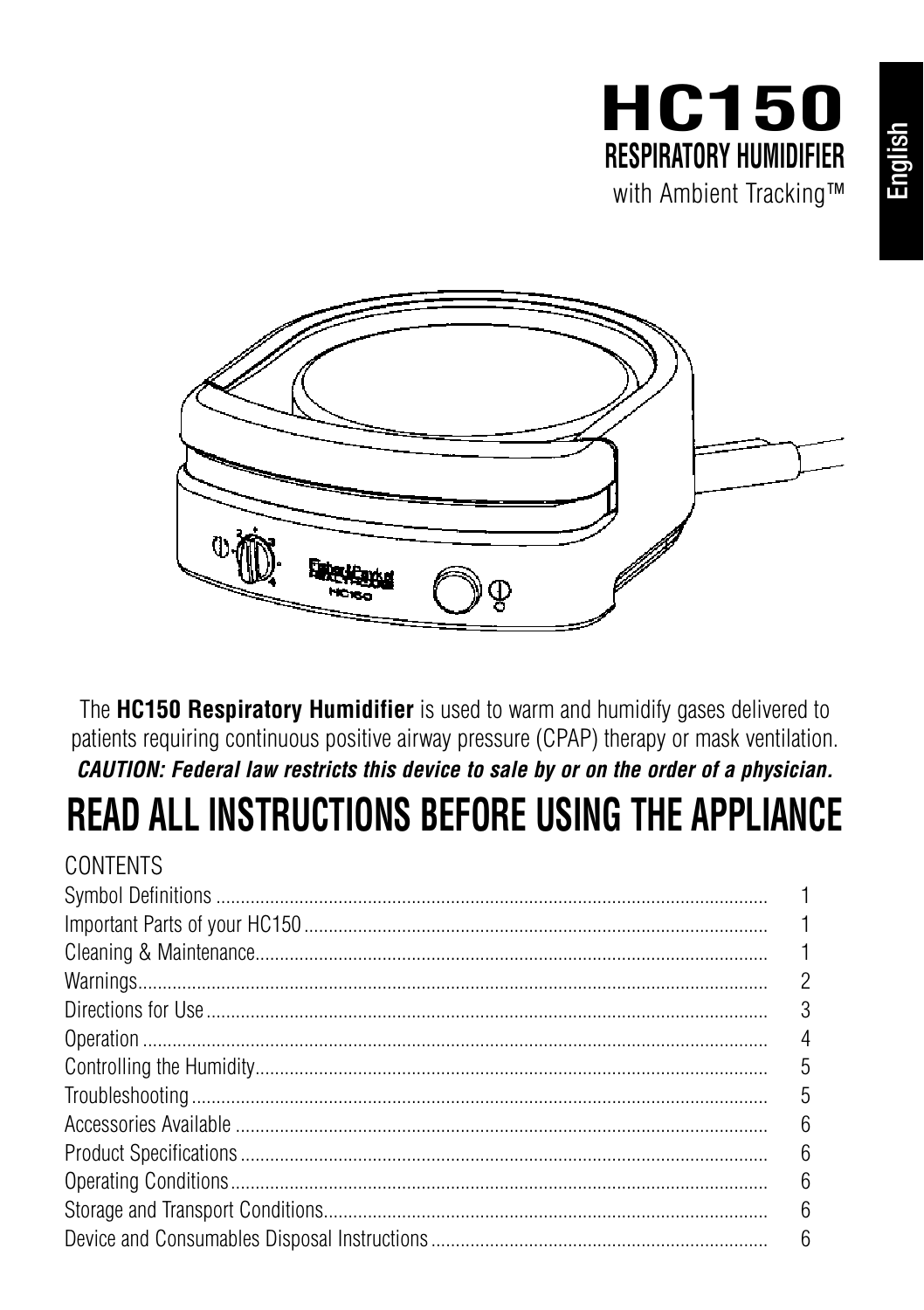# SYMBOL DEFINITIONS



# IMPORTANT PARTS OF YOUR HC150



# CLEANING & MAINTENANCE

Note: The HC150 should be cleaned as needed.

- 1. Switch off the HC150 and unplug from the power socket.
- 2. Detach the HC150 from the ventilator system and allow to cool.
- 3. Wipe the exterior of the HC150 with a clean, damp (not wet) cloth and mild dishwashing detergent. Note: do not use harsh abrasives or solvents, as these may damage the HC150.
- 4. Daily Rinse the water chamber and breathing tube with warm soapy water.
- 5. Weekly Soak the inside of the chamber for 10 minutes in a solution of 1 part white vinegar to 2 parts water.

### **WARNING**

- *\* Refer maintenance to qualified service personnel.*
- *\* Always switch off the HC150 and unplug the power cord from the power socket before cleaning.*
- *\* Never rinse or place the unit in water or allow water to get into the interior of the unit.*
- *\* Ensure that the unit is dry before plugging into the power socket.*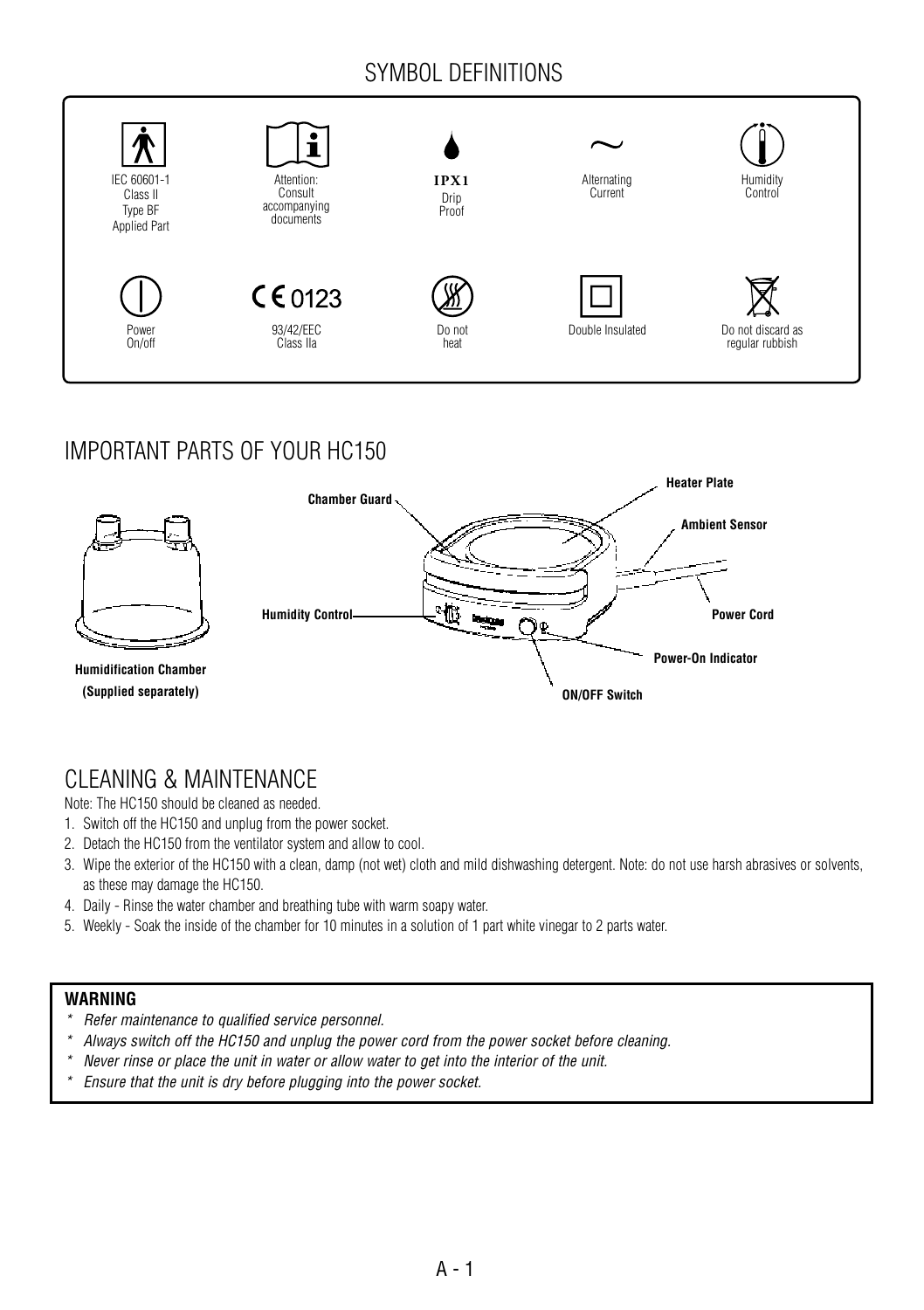# **WARNINGS**

*When using electrical products, especially when children are present, basic safety precautions should always be followed, including the following:*

### **READ ALL INSTRUCTIONS BEFORE USE**

### **Danger - To reduce the risk of electrocution:**

- *\* Always unplug the HC150 immediately after use.*
- *\* Do not use the HC150 while bathing.*
- *\* Do not place or store the HC150 where it can fall, or be pulled into a tub or sink.*
- *\* Do not place or drop the HC150 into water or other liquid.*
- *\* If the HC150 does fall into water, do not attempt to retrieve it. Unplug the HC150 immediately.*

**WARNING** - To reduce the risk of burns, electrocution, fire or injury:

- *\* The HC150 should never be left unattended when plugged in.*
- *\* Close supervision is necessary when the HC150 is used by, on, or near children or invalids.*
- *\* Take care to avoid dropping any items on the HC150.*
- *\* If any damage occurs to the unit, immediately unplug the HC150 and call your Fisher & Paykel Healthcare dealer for assistance.*
- *\* Use the HC150 only for its intended use as described in this manual. Use only accessories recommended by Fisher & Paykel Healthcare.*
- *\* Never operate the HC150 if it has a damaged cord or plug, if it is not working properly, or if any part of either the HC150 or the humidification chamber is dropped or damaged, or dropped into water.*
- *\* Auto titrating devices may not operate correctly when used with a humidifier. Consult the Auto titrating clinical/operating manuals*
- *\* Keep the cord away from heated surfaces.*
- *\* Never block the air openings of the HC150 or place it on a soft surface such as a bed or couch, where the air openings may be blocked.*
- *\* Keep the air openings free of lint, hair and the like.*
- *\* Never drop or insert any object into any opening or hose.*
- *\* Remove the humidification chamber from the HC150 before filling.*
- *\* The function of this humidifier may be adversely affected by operation of high frequency apparatus or shortwave or microwave equipment in the vicinity.*
- *\* This equipment may radiate radio frequency energy. If interference occurs, try the following:*
	- *Reorient or relocate the HC150 device*
	- *Increase the separation between the equipment*
	- *Connect the equipment into an outlet on a circuit different from that to which the other devices are connected.*
- *\* Do not use the HC150 in the presence of flammable or explosive materials.*
- *\* Equipment not suitable for use in the presence of flammable anaesthetic mixed with air or oxygen or nitrous oxide.*
- *\* Be sure to comply with all the safety instructions contained in your CPAP or mask ventilator system operating manual.*
- *\* Disconnect supply before servicing.*
- *\* Not for use with patients whose upper airways are bypassed.*
- *\* California residents please be advised of the following, pursuant to Proposition 65: This product contains chemicals known to the State of California to cause cancer, birth defects and other reproductive harm. For more information, please visit: www.fphcare.com/prop65.*

# **DO NOT DISCARD**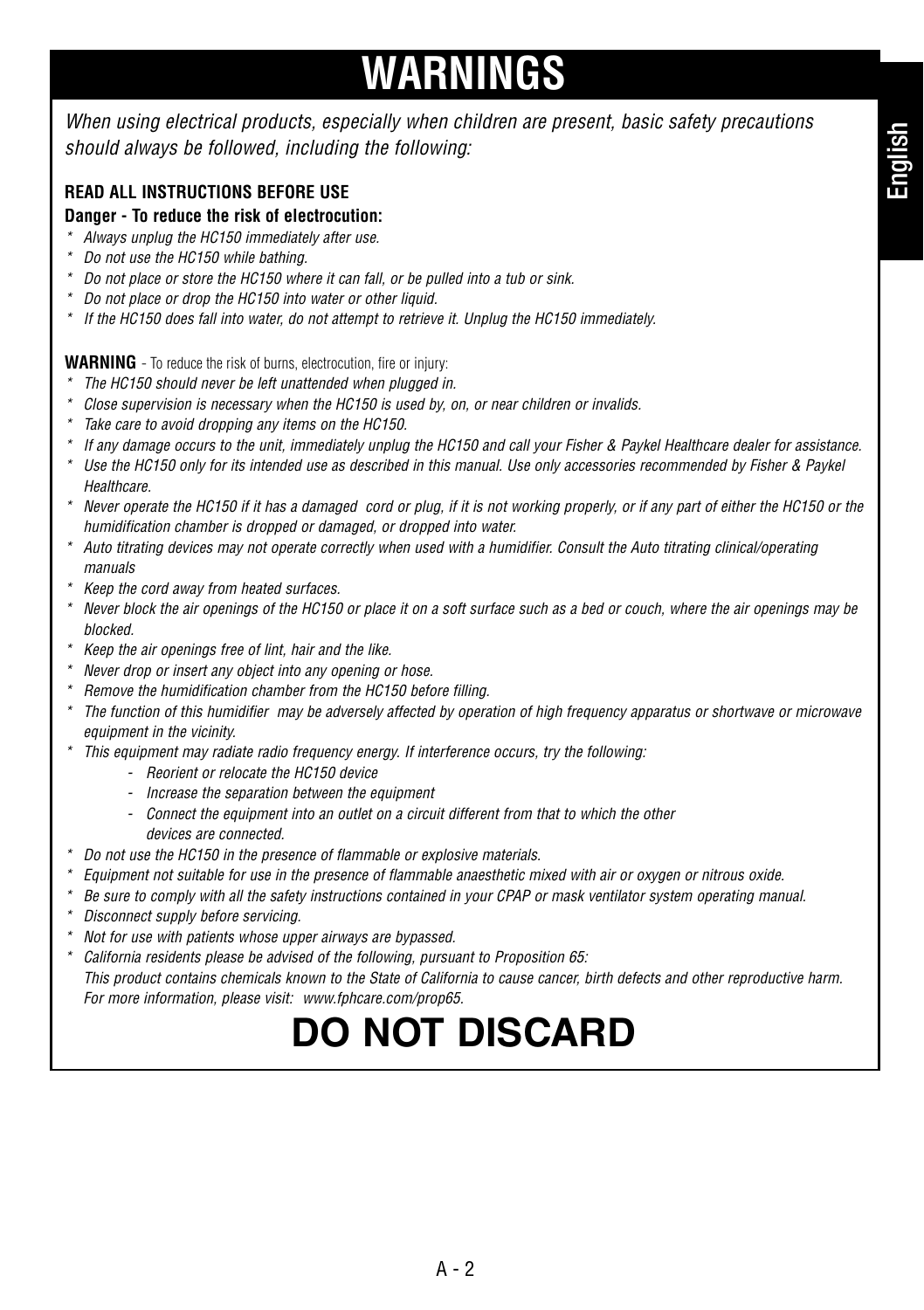# DIRECTIONS FOR USE

The HC150 Heated Respiratory Humidifier is designed for home use with a CPAP or mask ventilator system prescribed by a physician. When not in use, the HC150 should be stored in a cool dry place away from direct sunlight.

### **SETUP**

- 1. It is recommended that the HC150 and the CPAP or mask ventilator system are mounted on a Fisher & Paykel Mounting Tray 900HC007 (also supplied with 900HC105 starter kit).
- 2. The CPAP or mask ventilator system and HC150 should be positioned on the floor beside the bed rather than on a table.



**Typical HC150 Humidifier Setup**

### **WARNING**

- *\* If a tray is not used, the HC150 should be firmly mounted to avoid the possibility of being pulled over, or water entering the tubing.*
- *Whether or not a tray is used, the HC150 should be placed on a flat surface.*
- *\* Do not position the system where it may be stepped on when getting out of bed.*
- *\* If the system must be mounted on a table, it should be mounted securely to avoid the risk of being dislodged during the night.*
- *\* The system should always be placed lower than the patient so that any excess condensation in the tube drains back into the chamber.*
- *\* Do not spill water onto the HC150, CPAP or mask ventilator system.*

3. A clean Humidification Chamber should be filled with distilled water to the maximum water level mark.

**CAUTION:** Use only Fisher & Paykel Healthcare Humidification Chambers which are designed for use with the HC150 Humidifier.

4. Without touching the Heater Plate (which may be hot), hold the Chamber Guard down and slide the Humidification Chamber onto the top of the HC150.



**Sliding the Humidification Chamber onto the HC150**

- 5. Attach the inlet tube between the air outlet of the CPAP or mask ventilator system and the air inlet of the Humidification Chamber.
- 6. A long length of tube (delivery tube) is supplied with your CPAP or mask ventilator system. Attach one end to the mask and the other end to the air outlet of the Humidification Chamber.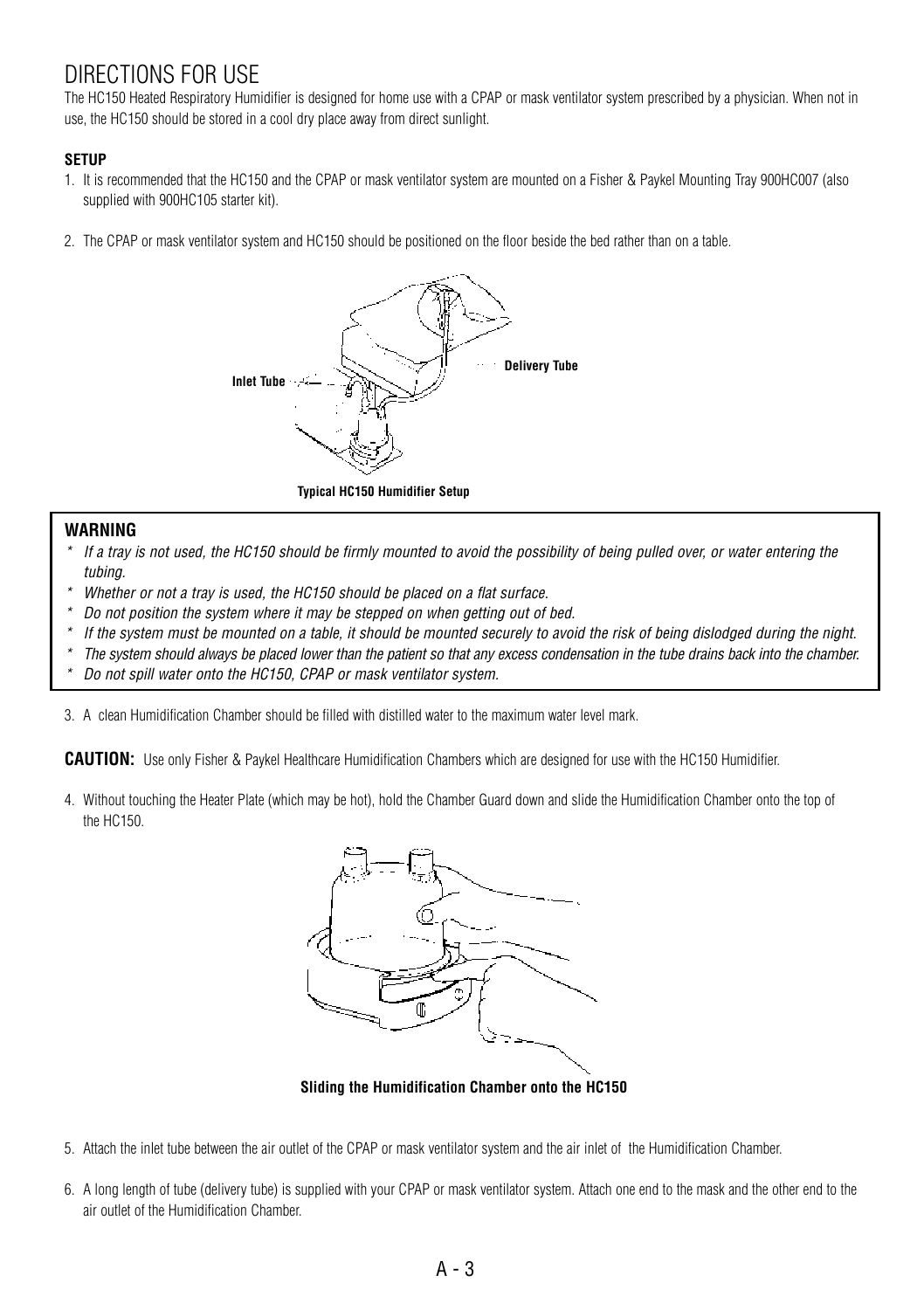## OPERATION

**CAUTION**: Switch the HC150 humidifier off when not in use.

1. Plug the HC150 Power Cord into a power socket. The power supply must be the same voltage as that specified on the underside label.

**CAUTION**: Your HC150 is designed to work on one voltage power supply. If you are travelling to a different country you may need an appropriate power transformer or a different HC150.

- 2. Plug in and switch on the CPAP or mask ventilator system following the instructions in the operating manual.
- 3. Check that there is a flow of air through the tubing and out from the mask.

**NOTE:** If there is no airflow, either the tubing and humidifier are not connected correctly or the CPAP or mask ventilator unit is not functioning.

- 4. Switch on the HC150 using the ON/OFF Switch. The Power-On Indicator will be lit continuously while the unit is powered and switched on.
- 5. Turn the Heater Control to the setting required. See 'Controlling the Humidity'.
- 6. Allow at least 20 minutes for the HC150 to stabilise after adjustment of the Heater Control.
- 7. Apply mask and use as directed by your physician and according to the instructions in your CPAP or mask ventilator system operating manual.

### **WARNING**

- *\* Should the airflow be stopped or interrupted, take off the mask and turn off the HC150. When the airflow is resumed, switch on the HC150 and allow 20 minutes for it to stabilise.*
- *\* Do not touch the Heater Plate. The Heater Plate temperature may exceed 65°C (149°F).*
- *\* Do not touch the base of the chamber when it is removed from the hot Heater Plate. The base will take some time to cool.*
- *\* Ensure the airflow does not splash water from the Humidification Chamber into the delivery tube.*
- *\* Ensure the tubes are not kinked or otherwise obstructed.*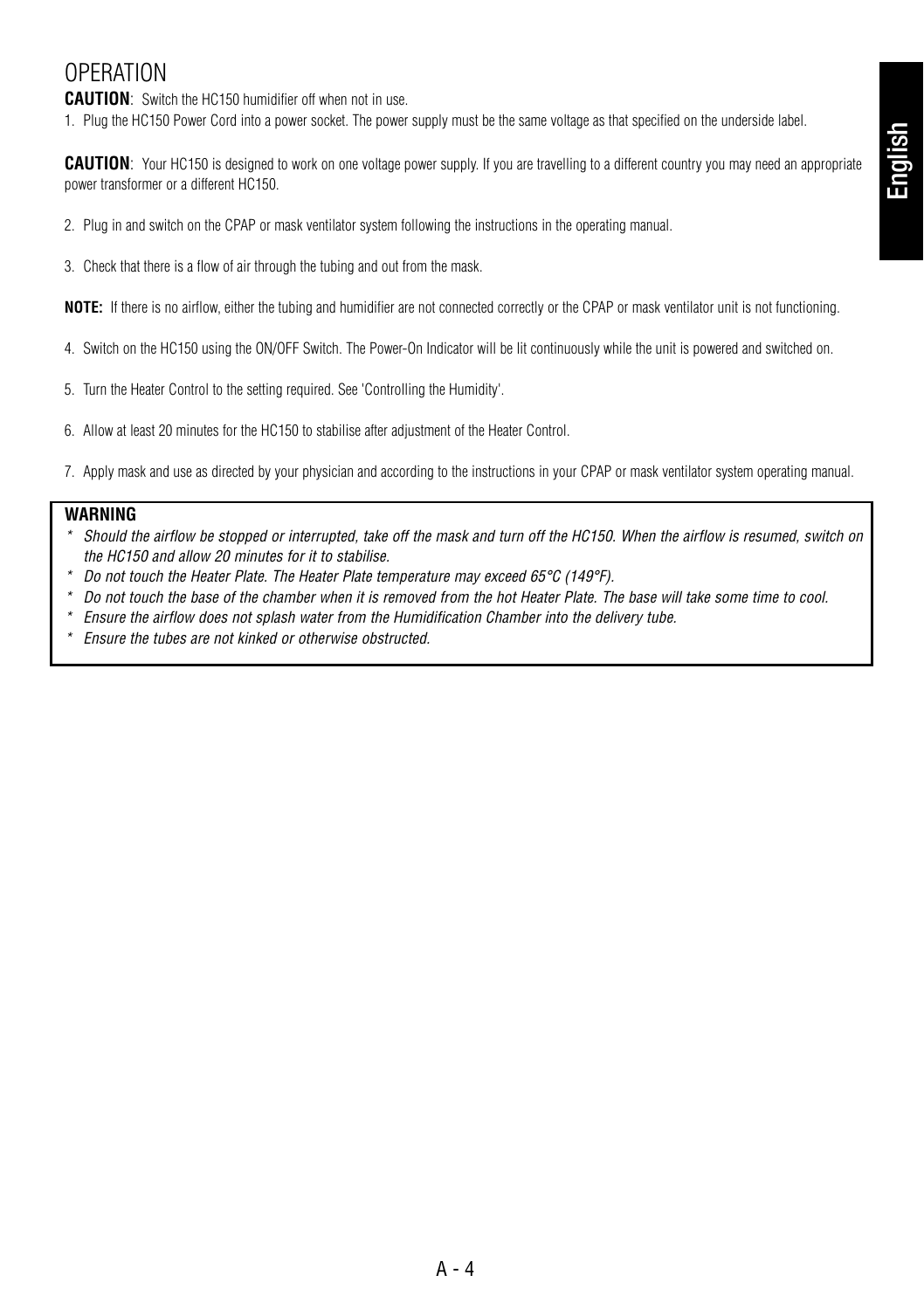## CONTROLLING THE HUMIDITY

- 1. If a Humidity Control setting has been recommended by your physician, you should start with this. Under "normal" conditions, a setting of 2 is satisfactory.
- 2. When the HC150 has been in use for 20 minutes or more, check that there is fine misting in the last 15cm (6") of the tube closest to the mask. If this is the case, the HC150 is set to the optimal humidity setting for that environment.
- 3. If there is more misting in the tube than necessary, reduce the setting on the Humidity Control.
- 4. If there is not enough misting in the tube, increase the setting on the Humidity Control. The HC150 features Ambient Tracking™ which automatically adjusts the heaterplate temperature as the room temperature changes, minimizing condensation and maximizing humidity.



**Excess condensation in the Delivery Tube**

### **WARNING**

- *\* Ensure that the ambient sensor is kept well away from heat sources.*
- *\* Do not set the Humidity Control so high that excess condensation can accumulate in the delivery tube.*
- *\* The breathing tube should always be arranged so that any excess condensation drains back to the chamber.*

### TROUBLESHOOTING

The HC150 contains no user serviceable parts. If you believe your unit is not working properly, please take a few moments to check the following table. If the problem persists, please contact your local Fisher & Paykel Healthcare office.

| <b>SYMPTOMS</b>                                         | POSSIBLE CAUSES                                                                                                                                                                                                   | REMEDIES                                                                                                                                                                                                                    |
|---------------------------------------------------------|-------------------------------------------------------------------------------------------------------------------------------------------------------------------------------------------------------------------|-----------------------------------------------------------------------------------------------------------------------------------------------------------------------------------------------------------------------------|
| Unit does not switch on: Power-on<br>indicator not lit. | 1. Unit not plugged into live power socket.<br>Unit not correctly plugged in, switched on at<br>2.<br>the socket and the ON/OFF switch set to ON.<br>Blown fuse or tripped thermal cutout.<br>3.                  | 1. Plug power cord into a live power socket.<br>2. Check that the unit is plugged firmly into the<br>socket and that the switches are turned on.<br>3. Contact your Fisher & Paykel Healthcare<br>service centre or dealer. |
| Air not flowing through mask.                           | 1. CPAP or mask ventilator system not switched<br>on or working correctly.<br>Tubes not connected properly to<br>2.<br>humidification chamber.<br>Tubes blocked.<br>3.<br>Humidification chamber overfilled.<br>4 | 1. Consult CPAP or mask ventilator system<br>operating manual.<br>Connect as described in Directions for Use.<br>3.<br>Unblock tubes.<br>Empty excess water from chamber so the level<br>4.<br>is at the maximum level mark |
| Excessive condensation in tube.                         | Humidity control setting too high.<br>Ambient sensor near heat source.                                                                                                                                            | 1. Reduce humidity control setting.<br>Move HC150, or move the heat source away<br>from the ambient sensor.                                                                                                                 |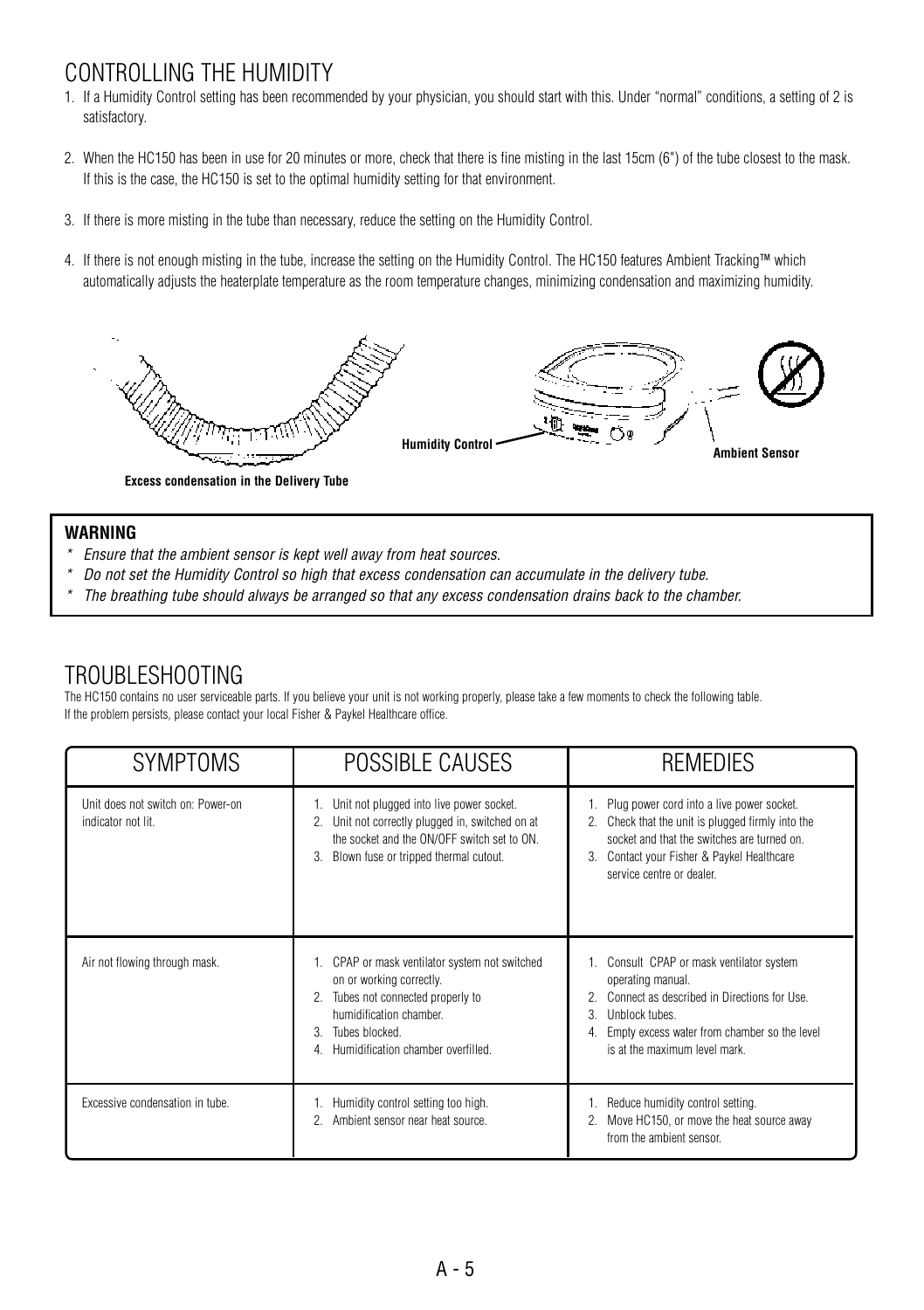# ACCESSORIES AVAILABLE

**900HC105**: Starter Kit (recommended) **900HC007**: Mounting Tray **900HC008**: Tube (61cm/24")

**900HC221**: Tube (183cm/72") **HC300**: 1 x HC300 Dishwashable Chamber

For more information, please consult the Fisher & Paykel Healthcare Product Catalog or go to our website: www.fphcare.com

## PRODUCT SPECIFICATIONS

| Size:<br>Weight:                                                                                              | 5.4 cm high x 13.2 cm x 14.6 cm (2.1"x 5.2"x 5.7")<br>$0.7$ kg $(1.5$ lbs)                                                                                                                                                                                                                     |
|---------------------------------------------------------------------------------------------------------------|------------------------------------------------------------------------------------------------------------------------------------------------------------------------------------------------------------------------------------------------------------------------------------------------|
| <b>Electrical Ratings:</b><br>Grounding:<br>Electrical Supply Frequency:<br>Power Consumption:                | Not Applicable - Product Class II Double Insulated.<br>$50 - 60$ Hz<br>92 W maximum (rest of the world) & 114 W maximum (Brazil only)                                                                                                                                                          |
| Voltage and Current:                                                                                          | 230 V model 230 V $\pm$ 20 V, 0.4 A maximum at 230 V<br>127 V model 127 V, 0.9 A maximum at 127 V<br>115 V model 115 V, 0.8 A maximum at 115 V<br>100 V model 100 V $\pm$ 10 V, 0.9 A maximum at 100 V                                                                                         |
| Suitable for use with a DC to AC inverter:<br><b>Heaterplate Cutout:</b><br><b>Power/Temperature Control:</b> | 150 W minimum<br>$95^{\circ}$ C ± 5°C (203°F ± 9°F)<br>Settings of 1(minimum) - 4(maximum)<br>Heater Plate Temperature from approx. $30^{\circ}$ C to 65 $^{\circ}$ C (86 $^{\circ}$ F to 149 $^{\circ}$ F)<br>Delivered gas temperature does not exceed 41°C<br>Continuous mode of operation. |
| <b>Applicable flow rates:</b><br><b>Standards Compliance:</b>                                                 | 10 to 80 Lpm<br>Designed to conform to requirements of:<br>IEC 60601.1 CAN/CSA-C22.2 No. 68<br>EN 60601-1 UL 1431<br>AS/NZS 3200.1.0                                                                                                                                                           |

## OPERATING CONDITIONS

| <b>Ambient Temperature:</b> | 41°F to 95°F (5°C to 35°C)   |
|-----------------------------|------------------------------|
| Humidity:                   | 10 to 95% Relative Humidity  |
| Altitude:                   | 0 to 9,000 ft (0 to 3,000 m) |

# STORAGE AND TRANSPORT CONDITIONS

**The device should be stored and transported within the following conditions:**  Temperature: 14 to 140°F (-10 to 60°C)

Humidity: 5 to 95% Relative Humidity

## DEVICE AND CONSUMABLES DISPOSAL INSTRUCTIONS



### **Device Disposal Instructions**

This device contains electronics. Please do not discard as regular rubbish. Dispose of electronics according to local guidelines.



### **Consumable Disposal Instructions**

Place the mask, Breathing Tube and Water Chamber in a rubbish bag at the end of use and discard with normal rubbish.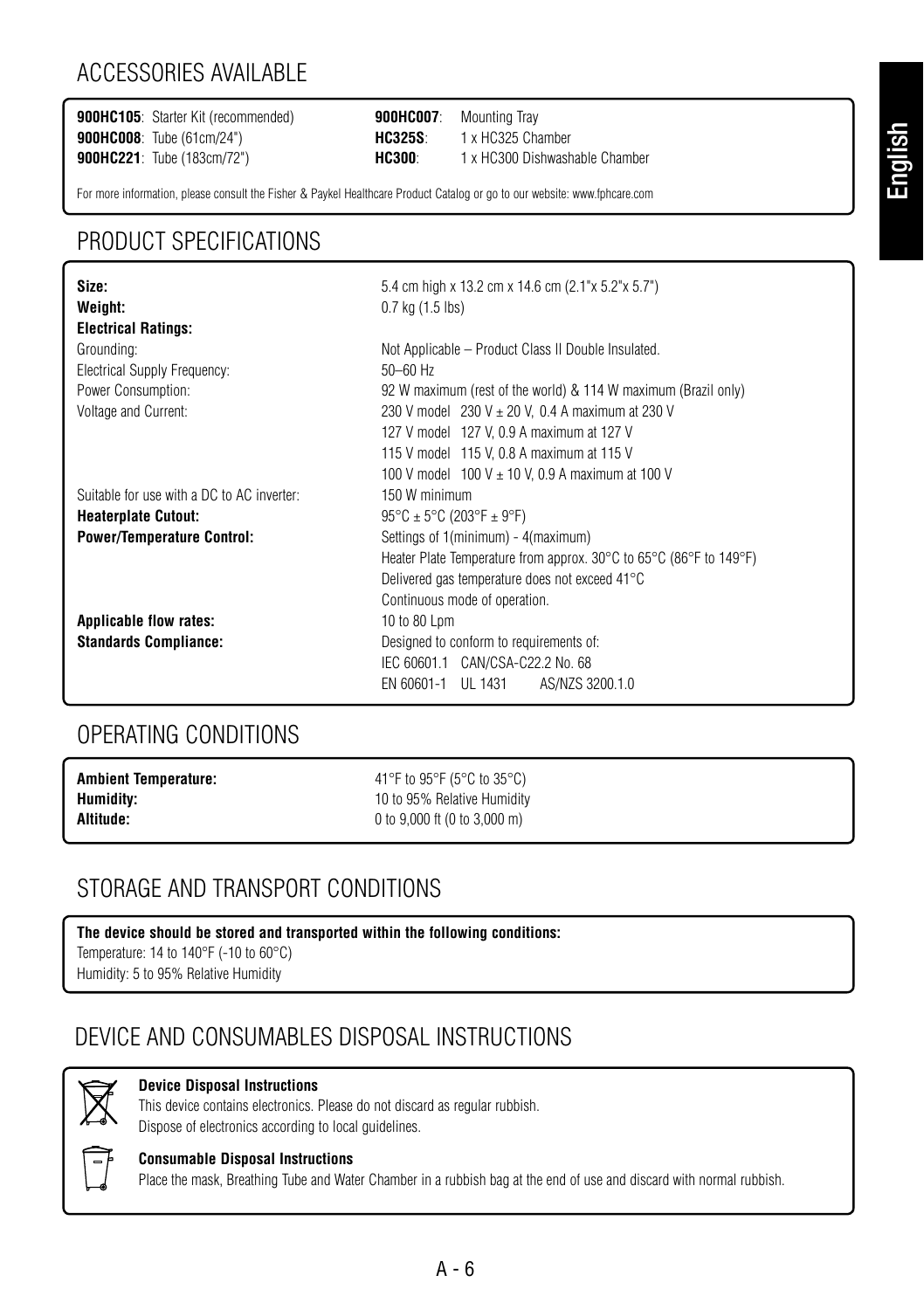# **HC150 HUMIDIFICATEUR RESPIRATOIRE** avec Ambient Tracking™

**L'humidificateur respiratoire HC150** est utilisé pour chauffer et humidifier les gaz délivrés aux patients requérant un traitement par pression positive continue (PPC) ou une ventilation par masque.

# *ATTENTION : selon la loi fédérale, cet appareil ne peut être vendu que par ou sur ordre d'un médecin.*

# **LIRE TOUTES LES INSTRUCTIONS AVANT D'UTILISER LE HC150**

## **SOMMAIRE** Définition des symboles......................................................................................................... 1 Composants importants de votre HC150 ............................................................................... 1 Nettoyage & entretien............................................................................................................. 1 Avertissements....................................................................................................................... 2 Mode d'emploi....................................................................................................................... 3 Fonctionnement ..................................................................................................................... 4 Contrôle de l'humidité Dépannage ............................................................................................................................ 5 Accessoires disponibles........................................................................................................ 6 Spécifications techniques...................................................................................................... 6 Conditions de fonctionnement ............................................................................................... 6 Conditions de stockage et de transport................................................................................... 6 Instructions pour la destruction de l'appareil et des accessoires consommables................................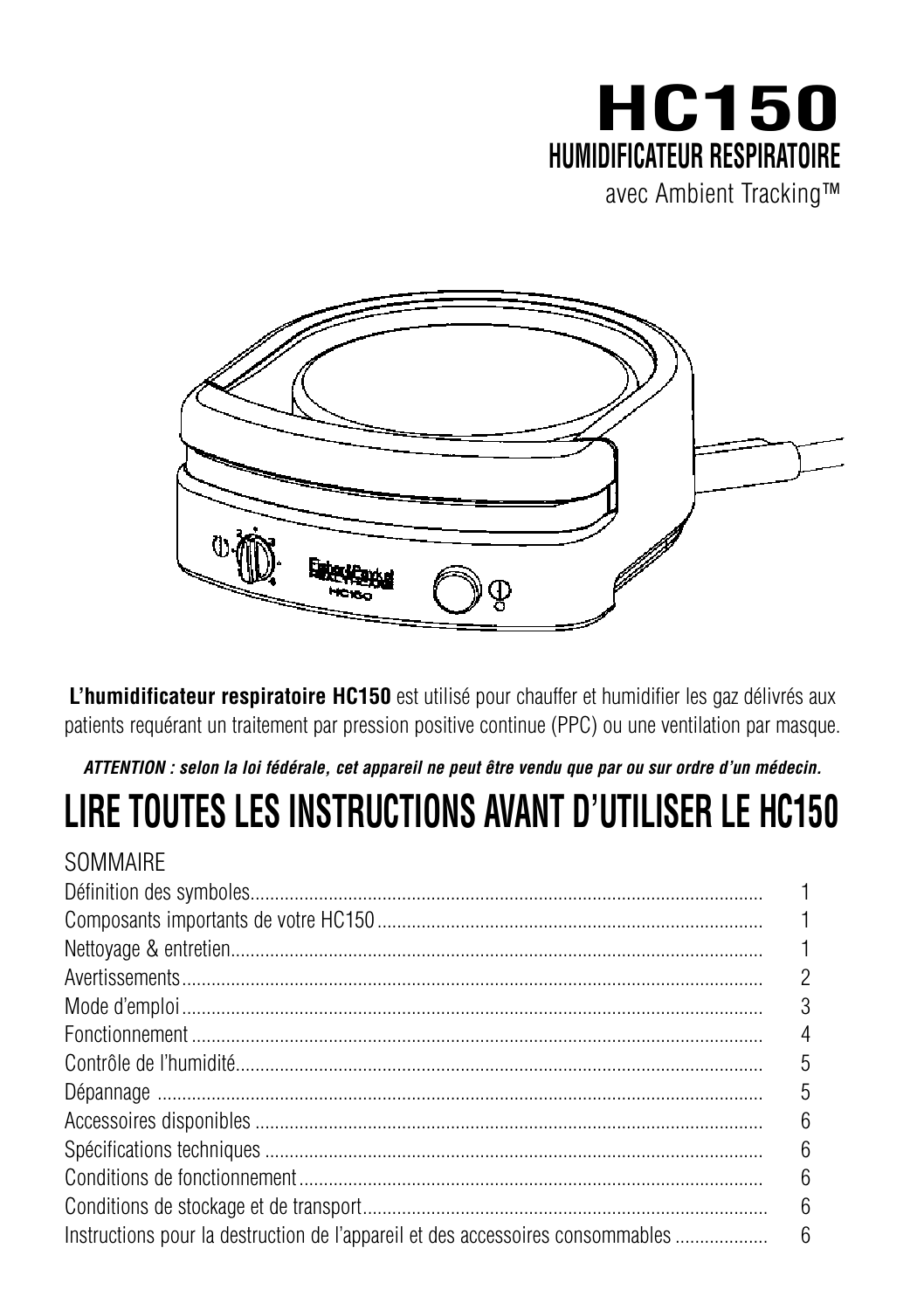# DÉFINITION DES SYMBOLES



# COMPOSANTS IMPORTANTS DE VOTRE HC150



# NETTOYAGE & ENTRETIEN

Remarque : Le HC150 doit être nettoyé selon les besoins.

- 1. Mettre le HC150 hors tension et le débrancher de la prise de courant.
- 2. Détacher le HC150 du système de ventilation et le laisser refroidir.
- 3. Essuyer l'extérieur du HC150 à l'aide d'un chiffon propre et humide (non mouillé) et d'un liquide vaisselle doux. Remarque : Ne pas utiliser d'abrasifs ou solvants agressifs car ceux-ci risquent d'endommager le HC150.
- 4. Chaque jour : rincer la chambre à eau et le tuyau de respiration avec de l'eau chaude savonneuse.
- 5. Chaque semaine : mettre à tremper pendant 10 mn la partie interne de la chambre dans une solution constituée d'une mesure de vinaigre et de 2 mesures d'eau.

### **AVERTISSEMENT**

- *\* Confier l'entretien à un personnel qualifié.*
- *\* Mettre systématiquement le HC150 hors tension et le débrancher de la prise de courant avant de procéder au nettoyage.*

B - 1

- *\* Ne jamais rincer l'unité ni la placer dans l'eau et éviter que de l'eau ne s'écoule à l'intérieur.*
- *\* Vérifier que l'unité est sèche avant de la rebrancher.*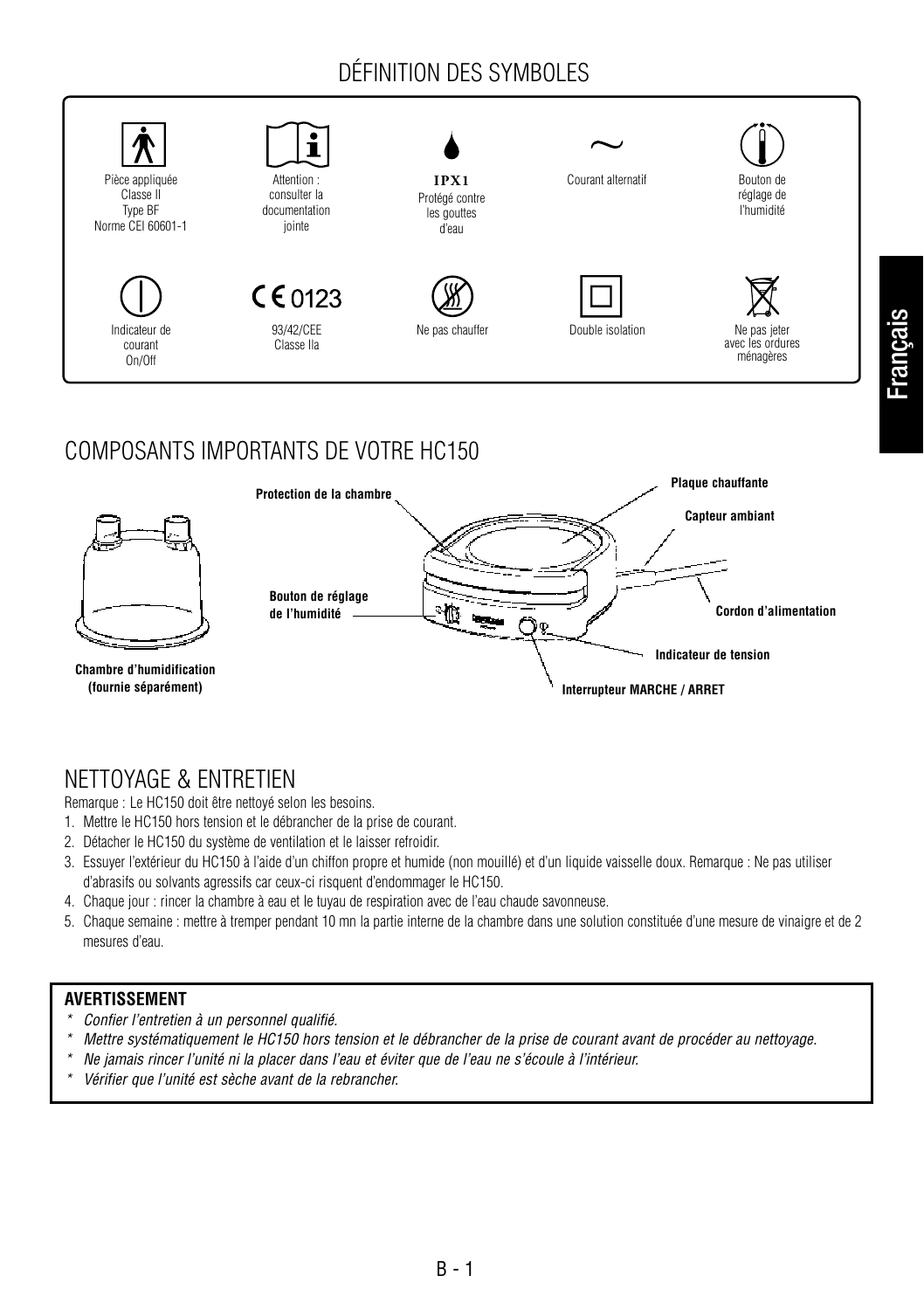# **AVERTISSEMENTS**

*Lors de l'utilisation d'appareils électriques, particulièrement en présence d'enfants, des précautions de base doivent être prises, notamment :*

### **LIRE ATTENTIVEMENT LE MODE D'EMPLOI AVANT TOUTE UTILISATION**

### **Danger - Pour réduire le risque d'électrocution :**

- *\* Toujours débrancher le HC150 immédiatement après utilisation.*
- *\* Ne pas utiliser le HC150 en prenant un bain.*
- *\* Ne pas placer ni ranger le HC150 dans un endroit où il risque de tomber par terre, dans une baignoire ou un lavabo.*
- *\* Ne pas mettre ni laisser tomber le HC150 dans de l'eau ou tout autre liquide.*
- *\* Si le HC150 tombe dans l'eau, ne pas essayer de le récupérer. Le débrancher immédiatement.*

**AVERTISSEMENT** - Pour réduire le risque de brûlures, d'électrocution, d'incendie ou de blessures :

- *\* Le HC150 ne doit jamais être laissé sans surveillance lorsqu'il est branché.*
- *\* Une surveillance étroite est nécessaire lorsqu'il est utilisé par ou sur des enfants ou des personnes invalides ou à proximité de ceux-ci.*
- *\* Veiller à ne rien laisser tomber sur le HC150.*
- *\* Si l'unité est endommagée d'une quelconque manière, débrancher immédiatement le HC150 et contacter votre distributeur Fisher & Paykel Healthcare.*
- *\* Utiliser le HC150 uniquement pour l'usage auquel il est destiné conformément à la description dans ce manuel. Utiliser uniquement les accessoires recommandés par Fisher & Paykel Healthcare.*
- *\* Ne jamais utiliser le HC150 si le cordon ou la prise sont endommagés, s'il ne fonctionne pas correctement, ni lorsque l'un des composants du HC150 ou de la chambre d'humidification est endommagé ou est tombé, par terre ou dans l'eau.*
- *\* Le fonctionnement des dispositifs de titrage automatique peut être altéré si utilisés en association avec un humidificateur. Consulter les manuels cliniques/d'utilisation du dispositif de titrage automatique.*
- *\* Tenir le cordon éloigné de toute surface chauffée.*
- *\* Ne jamais obstruer les orifices d'aération du HC150 ni le placer sur une surface souple, telle qu'un lit ou un canapé : cela risque d'obstruer les orifices.*
- *\* Veiller à ce que les orifices d'aération soient exempts de peluches, de cheveux ou de corps similaires.*
- *\* Ne jamais laisser tomber ni insérer d'objets dans les orifices ou les tuyaux.*
- *\* Retirer la chambre d'humidification du HC150 avant de la remplir.*
- *\* Le fonctionnement de l'humidificateur peut être affecté par l'utilisation d'appareils à haute fréquence ou d'équipements à micro-ondes ou ondes courtes à proximité.*
- *\* Cet appareil peut émettre de l'énergie aux fréquences radioélectriques. En cas d'interférence, tenter l'une des options suivantes :*
	- *réorienter ou repositionner le HC150*
	- *augmenter la distance entre les éléments de l'équipement*
	- *brancher l'appareil à une prise sur un circuit différent de celui sur lequel les autres appareils sont branchés.*
- *\* Ne pas utiliser le HC150 en présence de matériaux inflammables ou explosifs.*
- *\* Cet appareil ne peut être utilisé en présence d'anesthésiques inflammables mélangés avec de l'air, de l'oxygène ou du protoxyde d'azote.*
- *\* Veiller à respecter toutes les instructions de sécurité contenues dans le mode d'emploi de votre appareil à PPC ou de ventilation par masque.*
- *\* Débrancher avant de procéder à l'entretien.*
- *\* Ne pas utiliser sur les patients dont les voies aériennes supérieures ont été shuntées par une sonde d'intubation ou une canule de trachéotomie.*

# **NE PAS METTRE AU REBUT**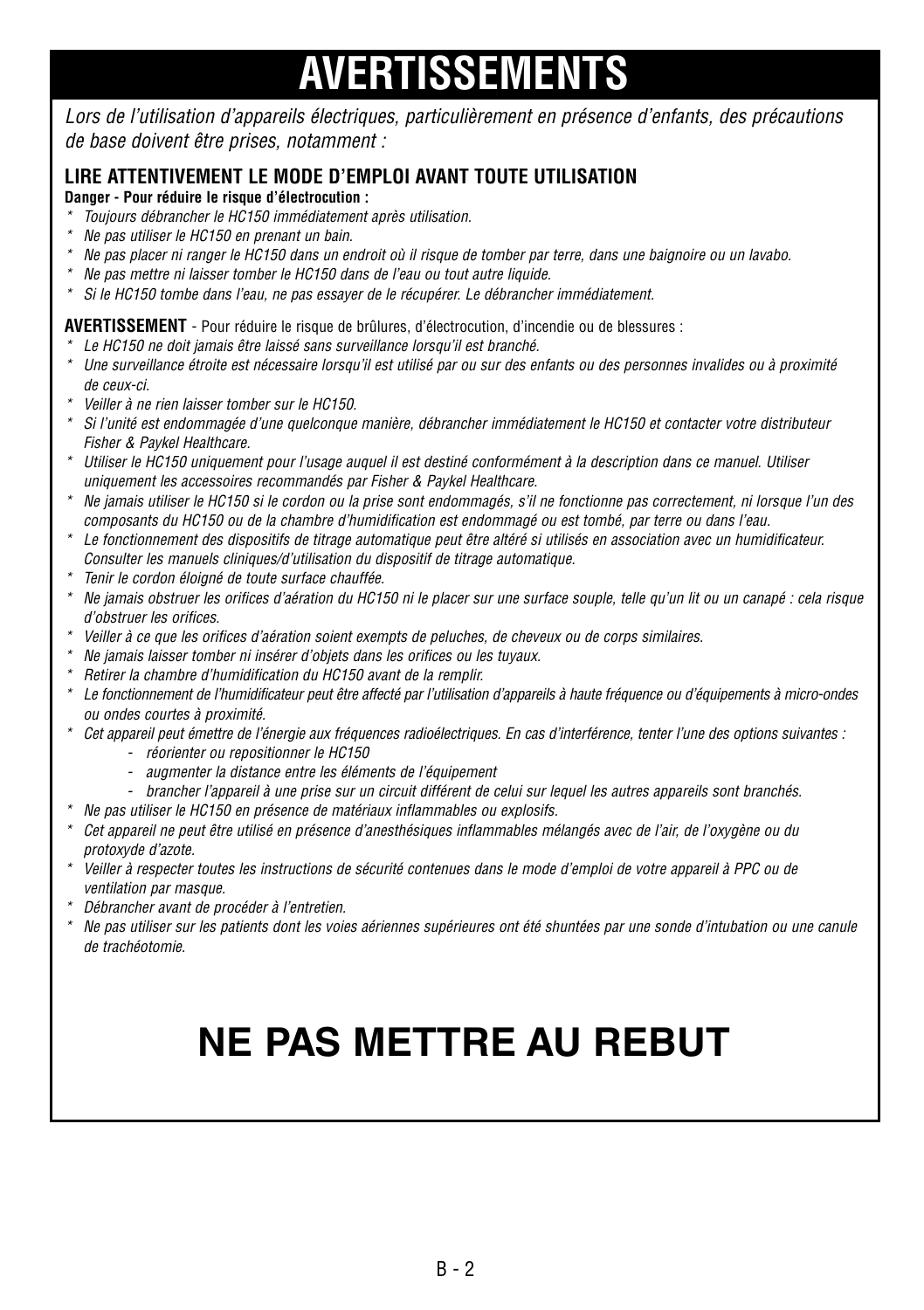# MODE D'EMPLOI

L'humidificateur respiratoire chauffant HC150 est conçu pour une utilisation à domicile avec un appareil à PPC ou une ventilation par masque prescrite par un médecin. When not in use, the HC150 should be stored in a cool dry place away from direct sunlight.

### **INSTALLATION**

- 1. Il est recommandé de monter le HC150 et le système de PPC ou de ventilation par masque sur le plateau de fixation universel 900HC007 Fisher & Paykel (également fourni avec le Starter Kit 900HC105).
- 2. Le système de PPC ou de ventilation par masque et le HC150 doivent être placés à même le sol à côté du lit plutôt que sur une table.



**Installation caractéristique de l'humidificateur HC150**

### **AVERTISSEMENT**

- *\* Lorsque le plateau n'est pas utilisé, le HC150 doit être bien fixé afin d'éviter qu'il ne soit renversé ou que de l'eau ne s'introduise dans les tuyaux.*
- *\* Que le plateau soit utilisé ou non, le HC150 doit être placé sur une surface plane.*
- *\* Ne pas mettre le système à un endroit où l'on risque de marcher dessus en se levant du lit.*
- *\* Si le système doit être placé sur une table, il doit être positionné de manière appropriée pour éviter qu'il ne se renverse durant la nuit.*
- *\* Le système doit toujours être placé à un niveau inférieur à celui du patient afin de permettre à toute condensation excessive de s'écouler dans la chambre.*
- *\* Ne pas renverser d'eau dans le HC150 ni dans le système de PPC ou de ventilation par masque.*
- 3. La chambre d'humidification propre doit être remplie jusqu'au repère de niveau maximum.

**ATTENTION :** utiliser uniquement les chambres d'humidification fisher & paykel healthcare conçues pour une utilisation avec l'humidificateur HC150.

4. En veillant à ne pas toucher la plaque chauffante (qui peut être chaude), maintenir la protection de la chambre vers le bas et faire glisser la chambre d'humidification sur le dessus du HC150.



**Mise en place de la chambre d'humidification sur le HC150** 

- 5. Raccorder le tuyau d'entrée à la sortie d'air du système de PPC ou de ventilation par masque et à l'entrée d'air de la chambre d'humidification.
- 6. Un long tuyau (le tuyau de distribution) est livré avec votre système de PPC ou de ventilation par masque. Raccorder une extrémité au masque et l'autre à la sortie d'air de la chambre d'humidification.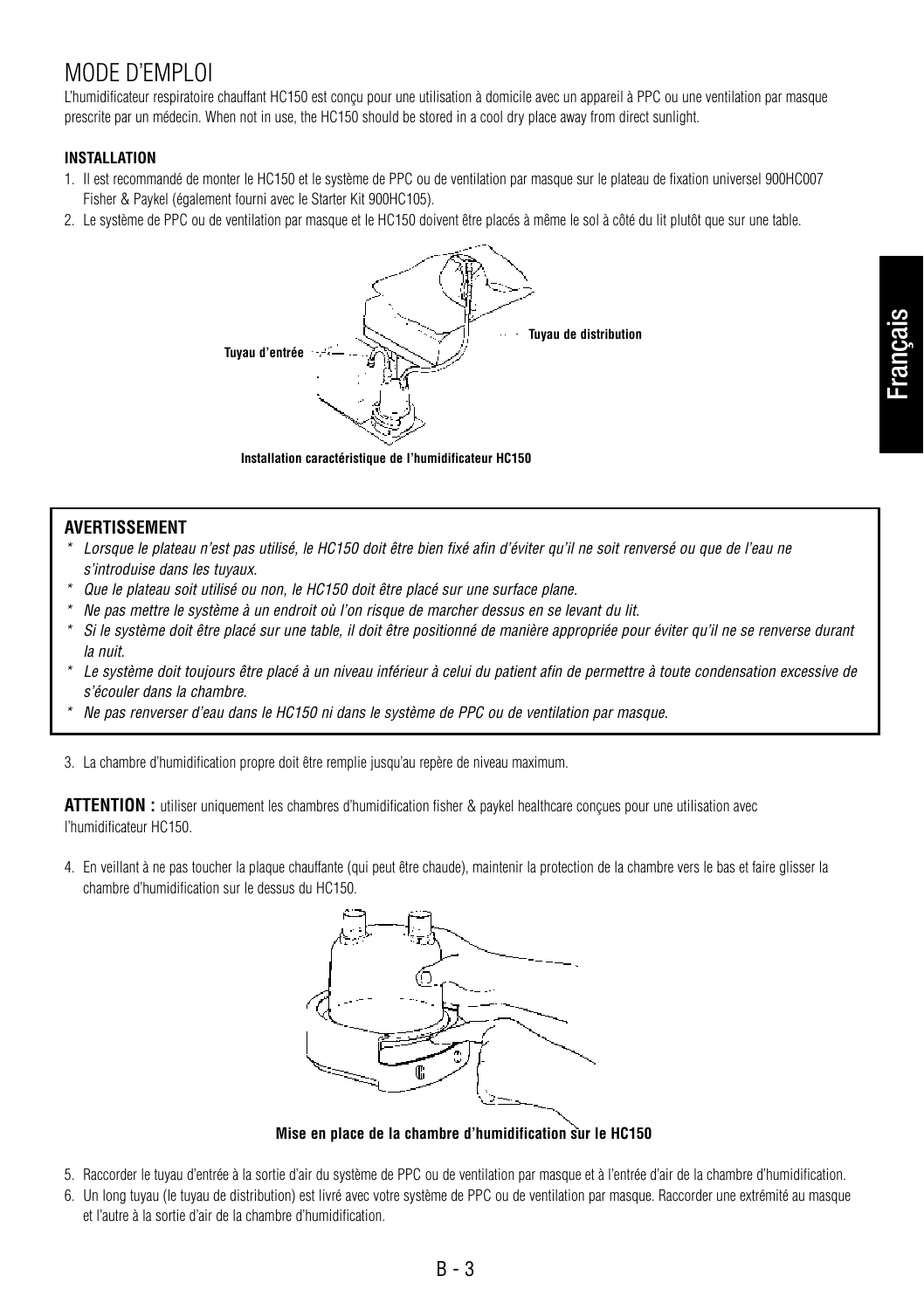# FONCTIONNEMENT

**ATTENTION :** Mettre l'humidificateur HC150 hors tension lorsqu'il n'est pas utilisé.

1. Brancher le cordon d'alimentation du HC150 à une prise de courant. L'alimentation électrique doit être identique à celle spécifiée sur l'étiquette située sous l'unité

**ATTENTION :** votre HC150 est conçu pour fonctionner sur une tension d'alimentation particulière. Si vous voyagez à l'étranger, il est possible que vous ayez besoin d'un transformateur de puissance approprié ou d'un autre modèle de HC150.

- 2. Brancher et mettre le système de PPC ou de ventilation par masque en marche en suivant les instructions du mode d'emploi.
- 3. Vérifier la présence d'un débit d'air dans les tuyaux et à la sortie du masque.

**REMARQUE :** l'absence de débit signifie que les tuyaux ne sont pas raccordés correctement à l'humidificateur ou que le système de PPC ou de ventilation par masque ne fonctionne pas.

- 4. Mettre sous tension le HC150 en utilisant l'interrupteur MARCHE / ARRET. Le témoin de tension reste allumé tant que l'unité est sous tension.
- 5. Tourner le bouton de réglage du dispositif de chauffage jusqu'à la valeur requise. Voir Contrôle de l'humidité.
- 6. Attendre au moins 20 minutes que le HC150 se soit stabilisé, après avoir réglé le dispositif de chauffage.
- 7. Mettre le masque en place et utiliser le suivant les indications de votre médecin et les instructions du mode d'emploi du système de PPC ou de ventilation par masque.

### **AVERTISSEMENT**

- *\* En cas d'arrêt ou d'interruption du débit d'air, retirer le masque et mettre le HC150 hors tension. À la reprise du débit d'air, mettre le HC150 sous tension et attendre 20 minutes qu'il se stabilise.*
- *\* Ne pas toucher la plaque chauffante. La température de la plaque chauffante peut dépasser 65 °C (149 °F).*
- *\* Ne pas toucher la base de la chambre lorsqu'elle est retirée de la plaque chauffante encore chaude. La base prend un certain temps pour refroidir.*
- *\* Vérifier que le débit d'air n'entraîne pas la projection d'eau de la chambre d'humidification dans le tuyau de distribution.*
- *\* Vérifier que les tuyaux ne sont ni vrillés ni obstrués.*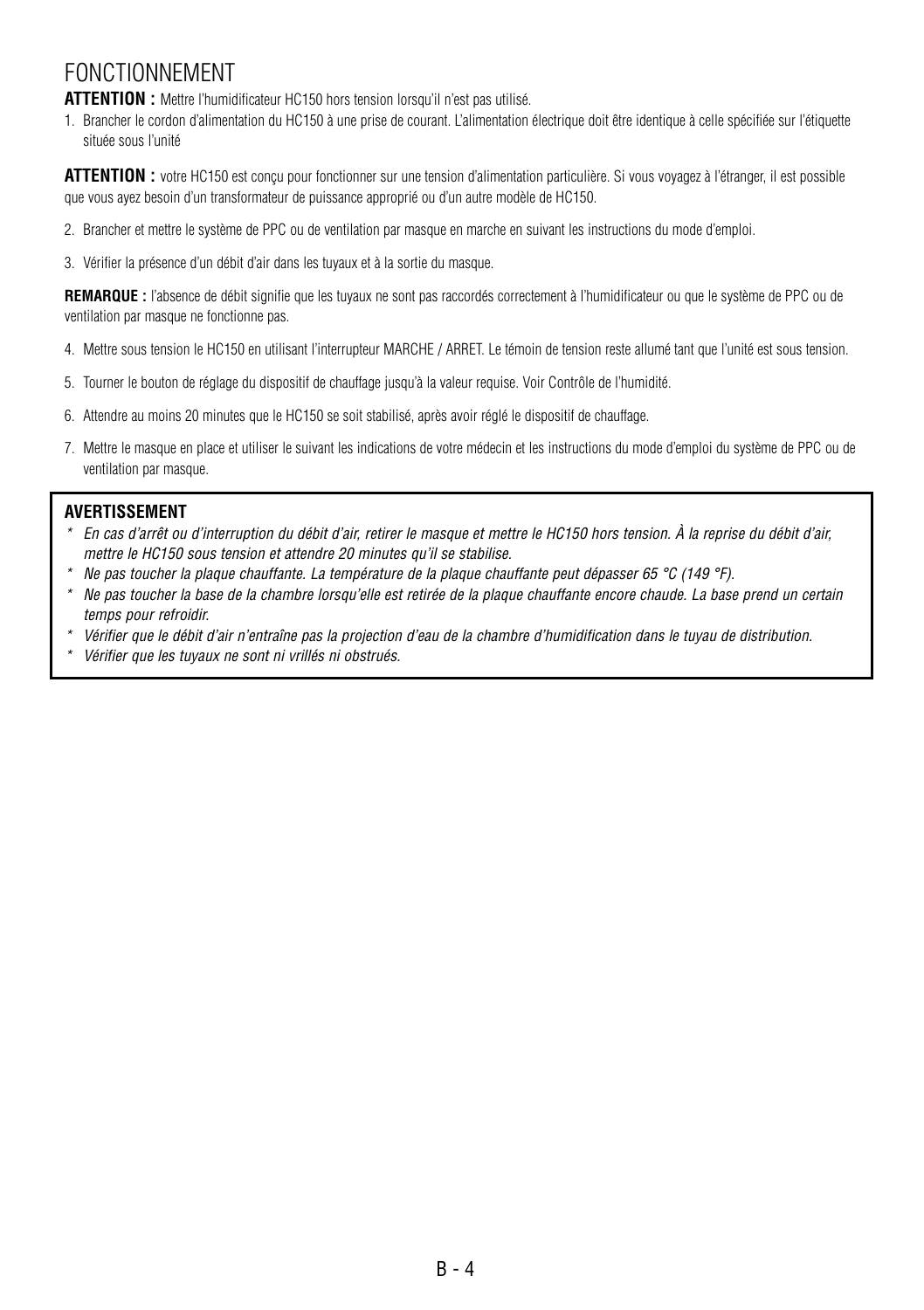# CONTRÔLE DE L'HUMIDITÉ

- 1. Si votre médecin vous a recommandé un réglage particulier pour le dispositif de chauffage, nous vous conseillons de commencer par cette étape. Dans des conditions « normales », un réglage de 2 est satisfaisant.
- 2. Lorsque le HC150 fonctionne depuis 20 minutes ou plus, vérifier que de la buée apparaît dans la portion de tuyau (15 cm environ) côté masque. Dans ce cas, le HC150 est réglé sur un niveau d'humidité optimal pour les conditions ambiantes.
- 3. Si davantage de condensation apparaît, diminuer le réglage.
- 4. Si le tuyau n'est pas suffisamment embué, augmenter légèrement le réglage. Le système Ambient Tracking™ ajuste automatiquement la température de la plaque chauffante en fonction de la température ambiante, réduisant ainsi les effets de la condensation.



### **AVERTISSEMENT**

- *\* Vérifier que le capteur de température ambiante est maintenu à l'écart des sources de chaleur.*
- *\* Ne pas régler le dispositif de chauffage sur une valeur excessive telle que de la condensation s'accumule dans le tuyau.*
- *\* Le tuyau respiratoire doit toujours être disposé de manière à permettre l'écoulement du surplus de condensation dans la chambre.*

### DEPANNAGE

Le HC150 ne contient aucune pièce réparable par l'utilisateur. Si vous pensez que votre unité ne fonctionne pas correctement, prenez le temps de vérifier le tableau suivant. Si le problème demeure, veuillez contacter votre distributeur Fisher & Paykel Healthcare local.

| PROBLÈME                                                                       | <b>CAUSES POSSIBLES</b>                                                                                                                                                                                                                                                                           | <b>SOLUTION</b>                                                                                                                                                                                                                                                                                     |
|--------------------------------------------------------------------------------|---------------------------------------------------------------------------------------------------------------------------------------------------------------------------------------------------------------------------------------------------------------------------------------------------|-----------------------------------------------------------------------------------------------------------------------------------------------------------------------------------------------------------------------------------------------------------------------------------------------------|
| L'unité ne se met pas en marche :<br>l'indicateur de tension n'est pas allumé. | L'unité n'est pas branchée dans une prise sous<br>1.<br>tension.<br>2. L'unité est sous tension au niveau de la prise et<br>l'interrupteur marche / arrêt est sur « marche »<br>mais l'unité n'est pas branchée correctement.<br>Fusible grillé ou court-circuit thermique activé.<br>3.          | Branchez le cordon d'alimentation dans une prise<br>de courant sous tension.<br>Vérifiez que l'unité est branchée correctement<br>2.<br>dans la prise et que les interrupteurs sont sous<br>tension.<br>Contacter le service après-vente Fisher & Paykel<br>3.<br>Healthcare ou votre distributeur. |
| Pas d'air distribué dans le masque.                                            | Le système de PPC ou de ventilation par<br>1.<br>masque n'est pas sous tension ou ne fonctionne<br>pas correctement.<br>Les tuyaux ne sont pas raccordés correctement<br>2.<br>à la chambre d'humidification.<br>Les tuyaux sont obstrués.<br>3.<br>la chambre d'humidification est trop remplie. | Consulter le manuel d'utilisation du système de<br>PPC ou du ventilateur.<br>Raccorder suivant les indications du mode<br>$\mathfrak{D}$<br>d'emploi.<br>Désobstruer les tuyaux.<br>3.<br>Videz l'excès d'eau de la chambre jusqu'à ce que<br>le niveau atteigne le repère de niveau maximum.       |
| Condensation excessive dans le tube.                                           | L'humidité est réglée à un niveau trop élevé.<br>Le capteur ambiant est trop proche d'une source<br>de chaleur.                                                                                                                                                                                   | Diminuer le réglage de l'humidité.<br>Déplacer le HC150 ou éloigner la source de<br>chaleur du capteur ambiant                                                                                                                                                                                      |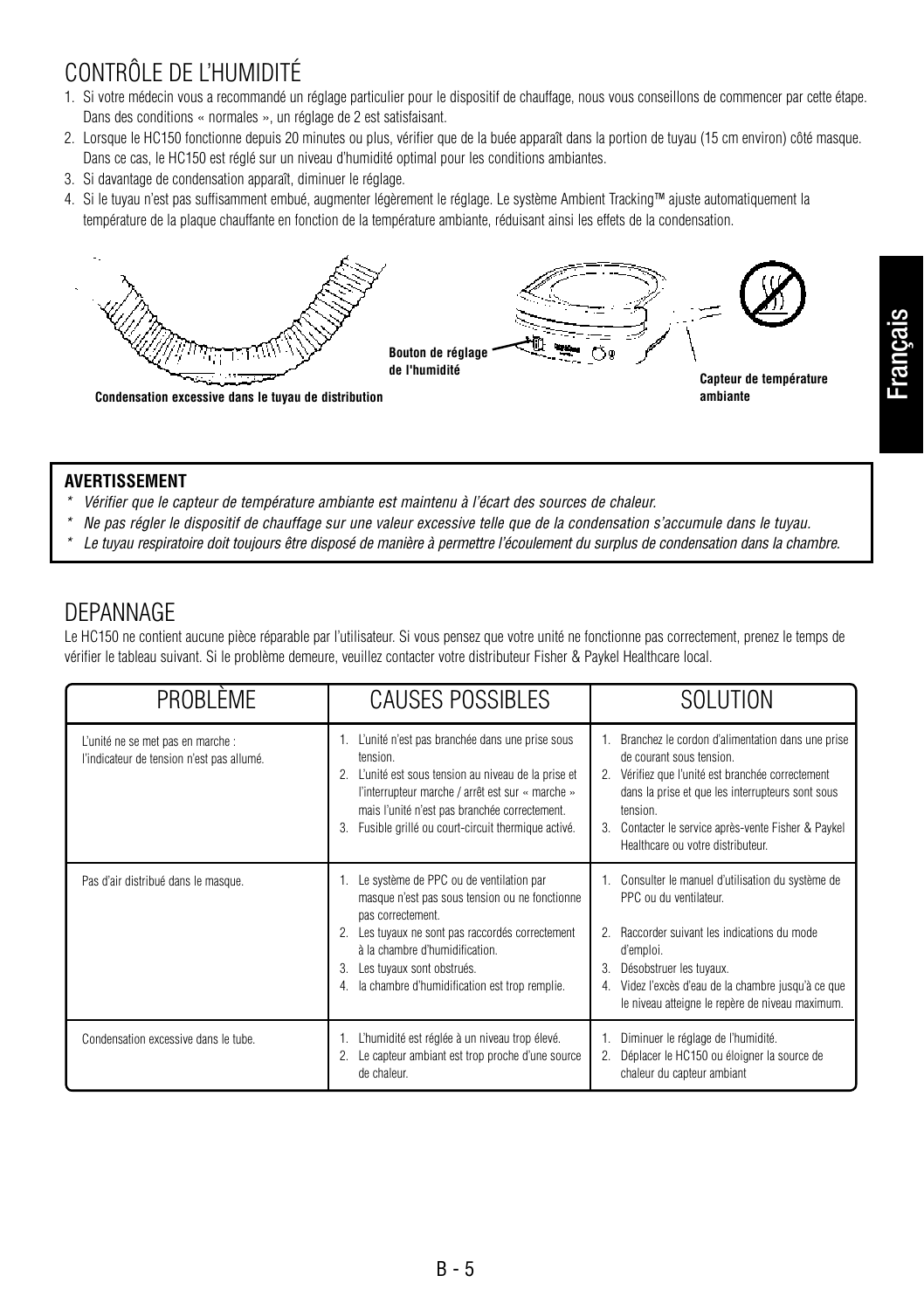**900HC008 :** Tuyau (61 cm / 24") **HC325S :** 1 x chambre HC325

**900HC105 :** Starter Kit (recommandé) **900HC007 :** Plateau de support universel **900HC221 :** Tuyau (183 cm / 72") **HC300 :** 1 x chambre HC300 lavable en lave-vaisselle

Pour de plus amples renseignements, veuillez consulter le catalogue des produits Fisher & Paykel Healthcare ou notre site Internet : www.fphcare.com

# SPÉCIFICATIONS TECHNIQUES

| Dimensions:                                     | $5.4 \times 13.2 \times 14.6$ cm $(2.1" \times 5.2" \times 5.7")$                    |  |
|-------------------------------------------------|--------------------------------------------------------------------------------------|--|
| Poids:                                          | 0,7 kg (1,5 livres)                                                                  |  |
| Caractéristiques nominales électriques :        |                                                                                      |  |
| Mise à la terre :                               | Non applicable – Classe de produit II à double isolation.                            |  |
| Fréquence au secteur :                          | $50 - 60$ Hz                                                                         |  |
| Consommation d'énergie :                        | 92 W maximum                                                                         |  |
| Tension et courant :                            | Modèle 230 V 230 V $\pm$ 20 V, 0,4 A maximum à 230 V                                 |  |
|                                                 | Modèle 127 V 0,9 A maximum à 127 V                                                   |  |
|                                                 | Modèle 115 V 115 V, 0,8 A maximum à 115 V                                            |  |
|                                                 | Modèle 100 V 100 V $\pm$ 10 V, 0,9 A maximum à 100 V                                 |  |
| Peut être utilisé avec un onduleur C.C./C.A. :  | 150 W maximum                                                                        |  |
| Disjoncteur thermique de la plaque chauffante : | 95 °C (203 °F) $\pm$ 5 °C (9 °F)                                                     |  |
| Réglage de la puissance/température :           | Valeurs de 1 (minimum) à 4 (maximum)                                                 |  |
|                                                 | Température de la plaque chauffante d'environ 30 °C à environ 65 °C (86 °C à 149 °F) |  |
|                                                 | La température du gaz sortant ne dépasse pas 41 °C                                   |  |
|                                                 | Mode de fonctionnement constant                                                      |  |
| Débits applicables :                            | 10 à 80 L/min                                                                        |  |
| Conformité :                                    | Concu pour satisfaire aux exigences des normes suivantes :                           |  |
|                                                 | CEI 60601.1 CAN/CSA-C22.2 No. 68                                                     |  |
|                                                 | EN 60601-1 UL 1431<br>AS/NZS 3200.1.0                                                |  |

### CONDITIONS DE FONCTIONNEMENT

| Température ambiante : | entre 5 °C et 35 °C (41 °F à 95 °F)  |
|------------------------|--------------------------------------|
| Humidité :             | 10 à 95 % d'humidité relative        |
| Altitude :             | entre 0 et 3 000 m (0 à 9 000 pieds) |

# CONDITIONS DE STOCKAGE ET DE TRANSPORT

**L'appareil doit être stocké et transporté dans les conditions suivantes :**  Température : -10 à 60 °C (14 à 140 °F) Humidité : 5 à 95 % d'humidité relative

## INSTRUCTIONS POUR LA DESTRUCTION DE L'APPAREIL ET DES ACCESSOIRES CONSOMMABLES



### **Instructions pour la destruction de l'appareil**

Cet appareil contient des pièces électroniques. Ne pas le jeter avec les ordures ménagères. L'éliminer conformément aux directives locales.



### **Instructions pour l'élimination des consommables**

Placer le masque, le circuit respiratoire et la chambre d'humidification en fin de vie dans un sac poubelle et les jeter avec les ordures ménagères.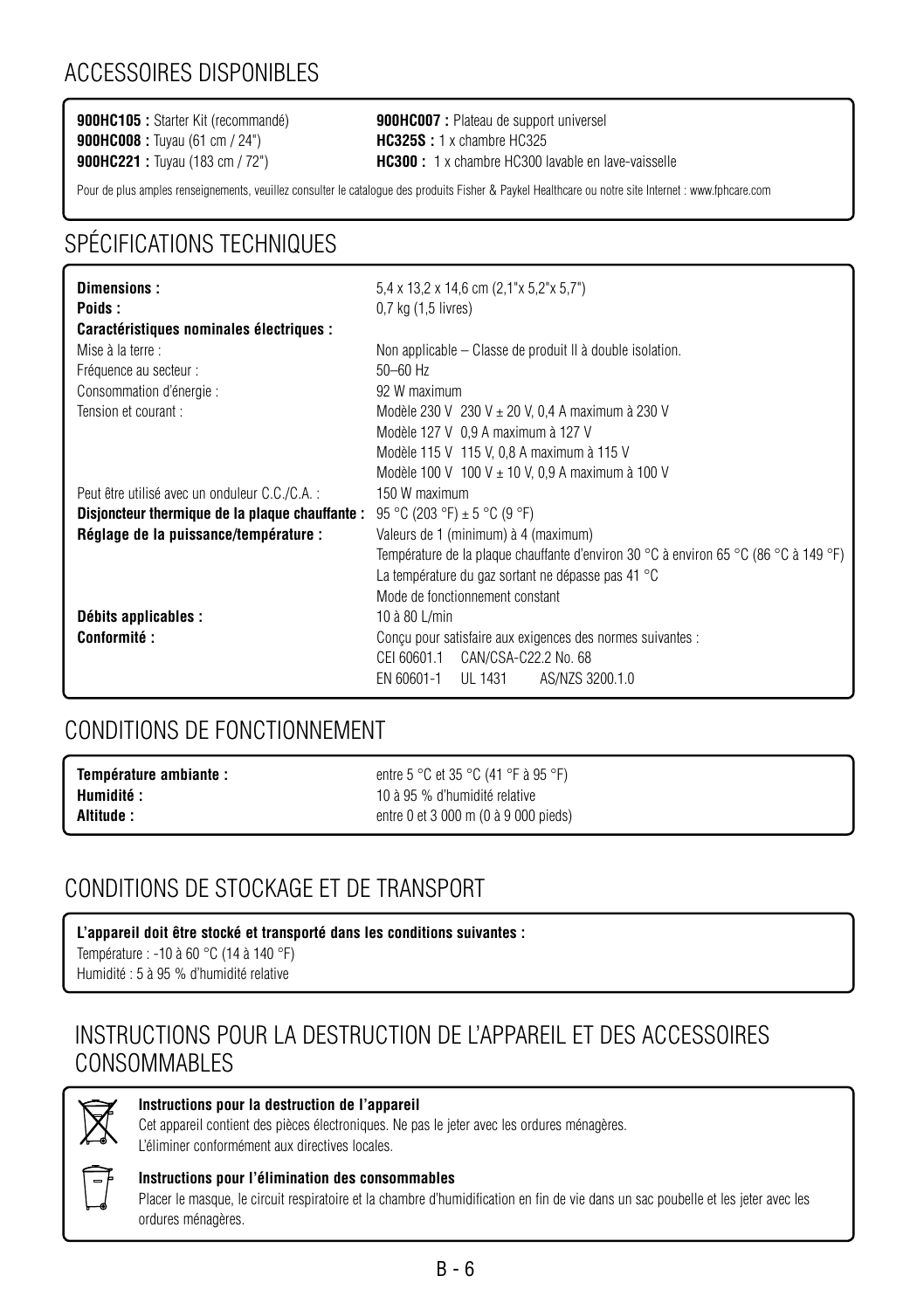# **HC150 HUMIDIFICADOR RESPIRATORIO**

con Ambient Tracking™



El **Humidificador Respiratorio HC150** se utiliza para calentar y humedecer los gases suministrados a pacientes que requieren de terapia de presión positiva y continua a las vías respiratorias (CPAP) o ventilación por mascarilla.

# *CUIDADO: La ley federal de los Estados Unidos estipula que este aparato solamente puede ser vendido por un médico o por su orden.*

# **LEA TODAS LAS INSTRUCCIONES ANTES DE UTILIZAR EL APARATO**

| <b>INDICF</b>                                                      |    |
|--------------------------------------------------------------------|----|
|                                                                    |    |
|                                                                    |    |
|                                                                    | 1  |
|                                                                    | 2  |
|                                                                    | 3  |
|                                                                    | 4  |
|                                                                    | 5  |
|                                                                    | 5  |
|                                                                    | 6  |
|                                                                    | -6 |
|                                                                    | 6  |
|                                                                    | 6  |
| Instrucciones sobre cómo eliminar el dispositivo y los consumibles | 6  |
|                                                                    |    |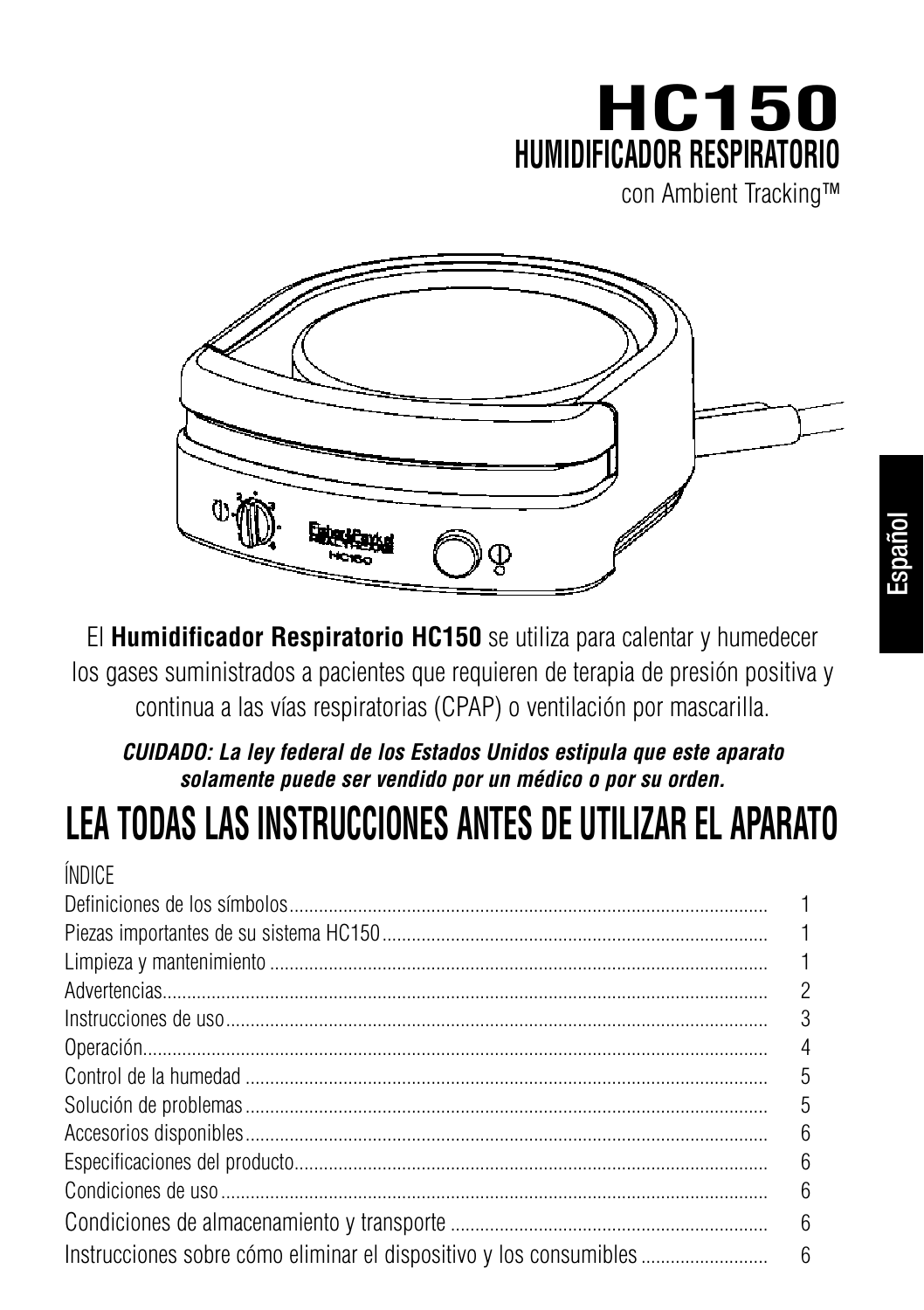# DEFINICIONES DE LOS SÍMBOLOS



# PIEZAS IMPORTANTES DE SU SISTEMA HC150



## LIMPIEZA Y MANTENIMIENTO

Nota: El HC150 deberá limpiarse según se requiera.

- 1. Apague el HC150 y desconéctelo del tomacorriente.
- 2. Separe el HC150 del sistema de ventilador y déjelo que se enfríe.
- 3. Limpie el exterior del HC150 con un trapo limpio y húmedo (no mojado), con un poco de detergente suave para vajilla. Nota: No utilice solventes ni abrasivos fuertes, ya que esto puede dañar al HC150.
- 4. Diariamente Enjuague la cámara de agua y el tubo de respiración en agua tibia con jabón.
- 5. Semanalmente Deje remojar durante 10 minutos el interior de la cámara en una solución de 1 parte de vinagre blanco en 2 partes de agua.

### **ADVERTENCIA**

- *\* Remita todo trabajo de Mantenimiento al personal de servicio cualificado.*
- *\* Apague siempre el HC150 y desconecte el cable eléctrico del tomacorriente antes de limpiarlo.*
- *\* Nunca enjuague ni coloque la unidad en agua ni permita que el agua penetre al interior de la unidad.*
- *\* Asegúrese de que la unidad esté seca antes de enchufarla en el tomacorriente.*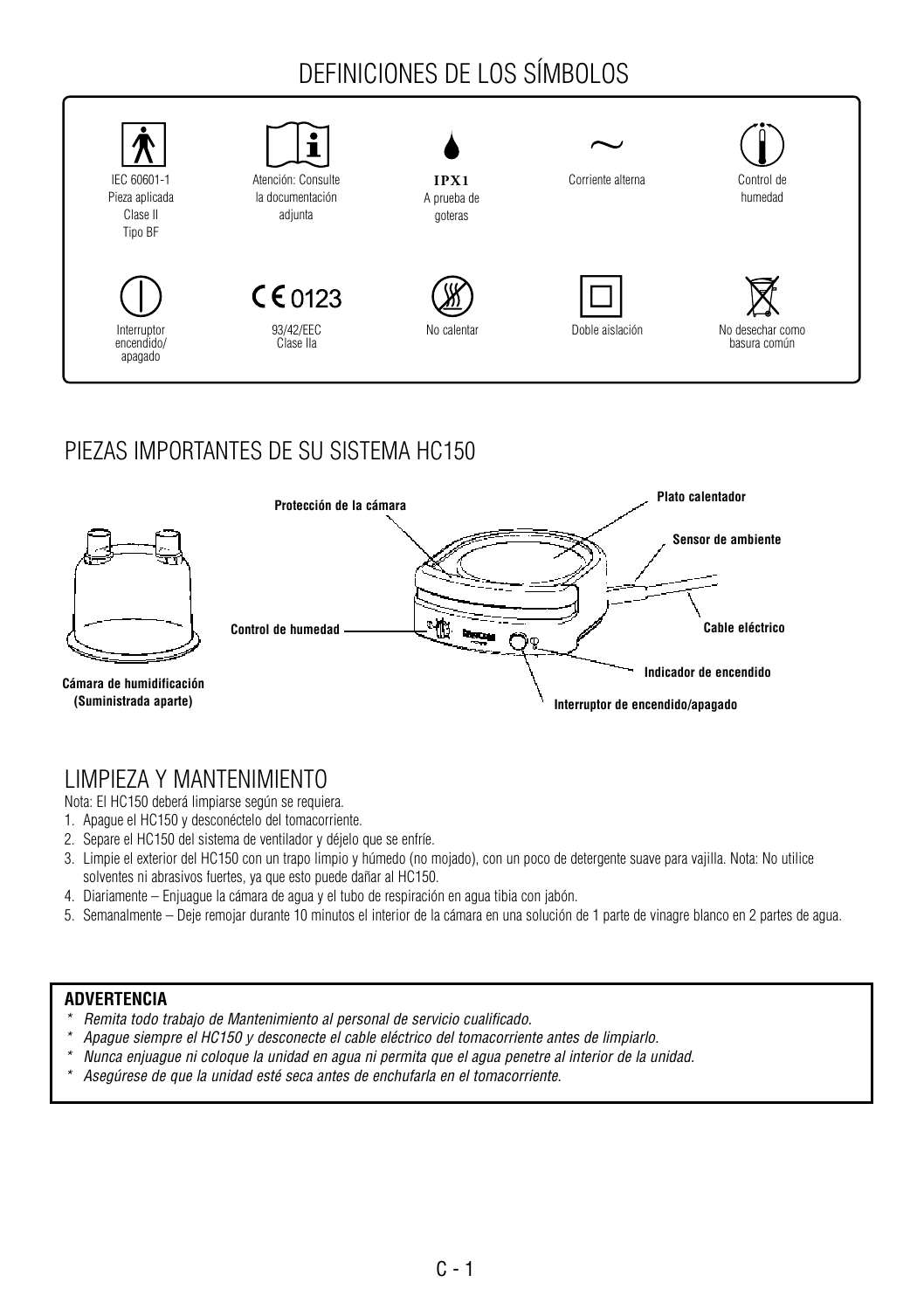# **ADVERTENCIAS**

*Siempre que se utilizan productos eléctricos, y en especial cuando hay niños presentes, se deben observar ciertas precauciones básicas de seguridad, inclusive las siguientes:* 

### **LEA TODAS LAS INSTRUCCIONES ANTES DE USAR**

### **Peligro - Para reducir el riesgo de electrocución:**

- *\* Nunca olvide desconectar el HC150 inmediatamente después de utilizarlo.*
- *\* No utilice el HC150 mientras se baña.*
- *\* No coloque ni guarde el HC150 en un lugar donde pueda caerse o donde pueda ser tirado a una pileta o a una tina.*
- *\* No sumerja ni ponga en agua ni en ningún otro líquido al HC150.*
- *\* Si el HC150 se cayera al agua, no intente sacarlo. Desenchufe el HC150 inmediatamente.*

### **ADVERTENCIA -** Para reducir el riesgo de quemaduras, electrocución, incendio o lesiones:

- *\* El HC150 no se debe dejar sin supervisión mientras esté enchufado.*
- *\* Es necesario mantener una estricta supervisión si el HC150 va a ser utilizado por, con o en proximidad de niños o personas con discapacidad.*
- *\* Tenga cuidado de no dejar caer ningún tipo de objetos sobre el HC150.*
- *\* Si el HC150 sufriera algún daño desenchufe la unidad inmediatamente y llame a su distribuidor Fisher & Paykel Healthcare para obtener asistencia.*
- *\* Utilice el HC150 únicamente para los fines para los que fue diseñado, de acuerdo con lo descrito en el presente manual. Utilice únicamente los accesorios recomendados por Fisher & Paykel Healthcare.*
- *\* Nunca haga funcionar el HC150 si éste tiene el cable eléctrico o el enchufe dañado, no está funcionado correctamente o si cualquier pieza del HC150 o de la cámara de humidificación se ha dejado caer, está dañada o se ha caído al agua.*
- *\* Es posible que los dispositivos de valoración automática de la presión no funcionen correctamente si se utilizan junto con un humidificador. Consulte los manuales clínicos y de operación de valoración automática.*
- *\* Mantenga el cable eléctrico alejado de superficies calientes.*
- *\* Nunca obstruya las aberturas de ventilación del HC150 ni lo coloque sobre una superficie mullida, como la cama o un sillón, donde la ventilación puede quedar bloqueada.*
- *\* Mantenga las aberturas de ventilación libres de pelusa, pelo y similares.*
- *\* Nunca deje caer ni inserte ningún objeto en ninguno de los tubos o aberturas.*
- *\* Retire la cámara de humidificación del HC150 antes de llenarla.*
- *\* La función de este humidificador puede verse afectada por la operación de aparatos de alta frecuencia, equipos de onda corta o de microondas en sus proximidades.*
- *\* Este equipo puede irradiar ondas de radiofrecuencia. Si hubiera alguna interferencia, intente lo siguiente:* 
	- *Reoriente o ubique el dispositivo HC150 en otro lugar*
	- *Separe los equipos un poco más*
	- *Conecte el equipo en un tomacorriente de un circuito distinto al que están conectados los otros dispositivos.*
- *\* No utilice el HC150 en presencia de materiales inflamables o explosivos.*
- *\* Este equipo no es apropiado para su utilización en presencia de una mezcla anestésica inflamable con aire o con oxígeno u óxido nitroso.*
- *\* Asegúrese de cumplir con todas las instrucciones de seguridad contenidas en el manual de operación de su sistema CPAP o de su sistema de ventilación por mascarilla.*
- *\* Desconecte la alimentación antes de realizar cualquier tipo de mantenimiento.*
- *\* No utilizar en pacientes cuyas vías respiratorias superiores se hayan circunvalado.*

# **NO DESECHAR**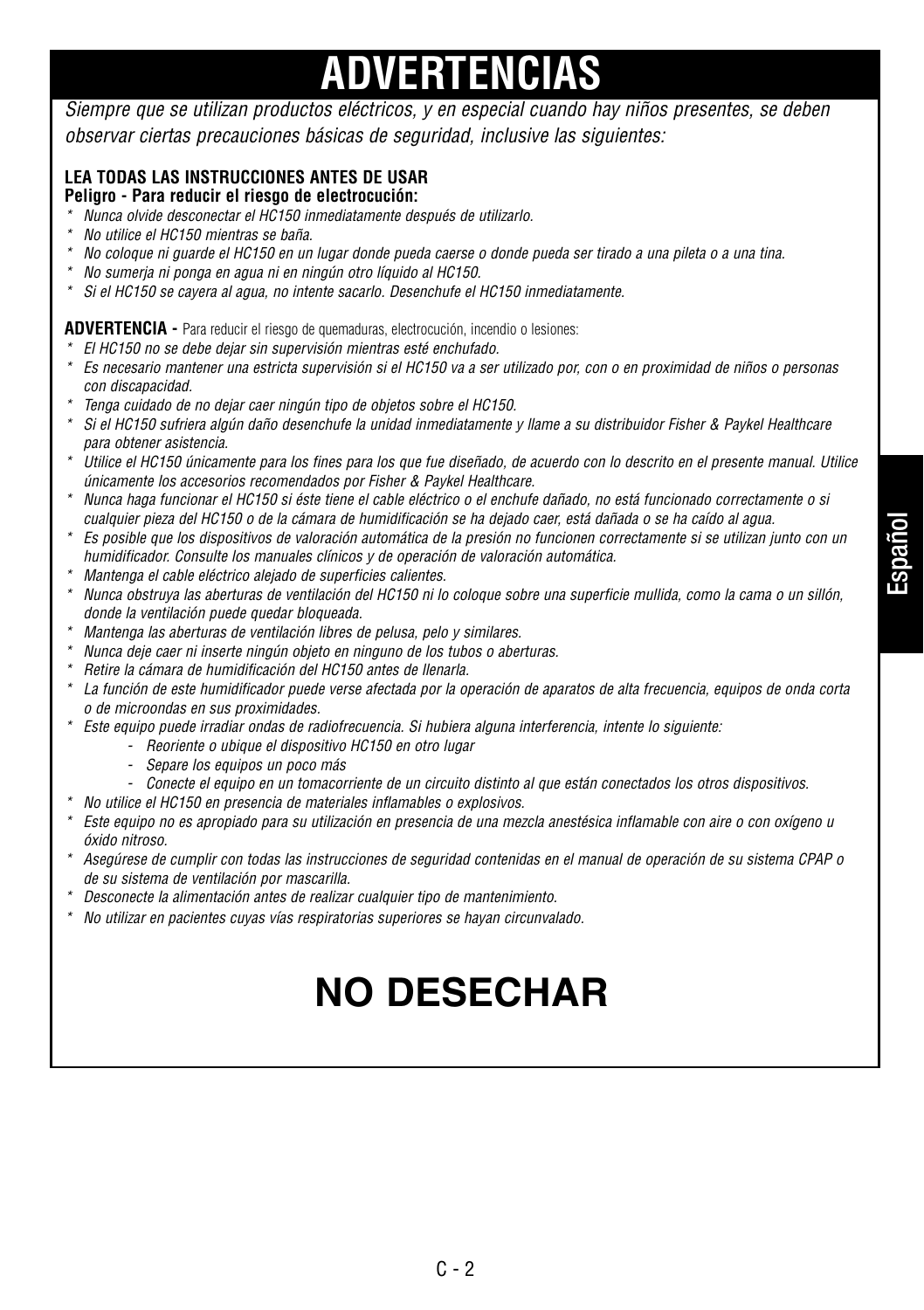## INSTRUCCIONES DE USO

El Humidificador Respiratorio Térmico HC150 ha sido diseñado para el uso domiciliario con un sistema CPAP o ventilador de mascarilla indicado por un médico. Mientras no está en uso, el HC150 deberá guardarse en un lugar fresco y seco, alejado de la luz directa del sol.

### **INSTALACIÓN**

- 1. Se recomienda montar al HC150 y al sistema CPAP o ventilador de mascarilla sobre una Bandeja de montaje 900HC007 de Fisher & Paykel (suministrada también con el kit inicial 900HC105).
- 2. El sistema CPAP o ventilador de mascarilla y el HC150 deberán ubicarse de preferencia sobre el piso al lado de la cama en vez de sobre una mesa.



**Instalación típica del humidificador HC150**

### **ADVERTENCIA**

- *\* En caso de no utilizar una bandeja, el HC150 se deberá montar firmemente para evitar la posibilidad de tirarlo o de que el agua entre en los tubos.*
- *\* Ya sea que se utilice una bandeja o no, el HC150 deberá colocarse sobre una superficie plana.*
- *\* No coloque el sistema en un lugar en donde pueda pisarlo al levantarse de la cama.*
- *\* Si tuviera que montar el sistema sobre una mesa, deberá montarse de forma segura para evitar el riesgo de hacerlo caer durante la noche.*
- *\* El tubo de respiración debe colocarse siempre por debajo del paciente, de forma que todo exceso de condensación drene de vuelta al interior de la cámara.*
- *\* No derrame agua sobre el HC150, el sistema CPAP o ventilador de mascarilla.*

3. Se deberá llenar una cámara de Humidificación limpia con agua destilada hasta la marca de nivel máximo de agua.

**CUIDADO:** Utilice únicamente las cámaras de humidificación de Fisher & Paykel Healthcare diseñadas para ser utilizadas con el humidificador HC150.

4. Sin tocar el plato calentador (que podría estar caliente), mantenga la protección de la cámara abajo y deslice la cámara de humidificación encima del HC150.



**Cómo deslizar la cámara de humidificación sobre el HC150**

- 5. Conecte el tubo de entrada a la salida de aire del sistema CPAP o ventilador de mascarilla y a la entrada de aire de la cámara de humidificación.
- 6. Con su sistema CPAP o ventilador de mascarilla se suministra un tubo largo (el tubo de suministro). Conecte un extremo a la mascarilla y el otro a la salida de aire de la cámara de humidificación.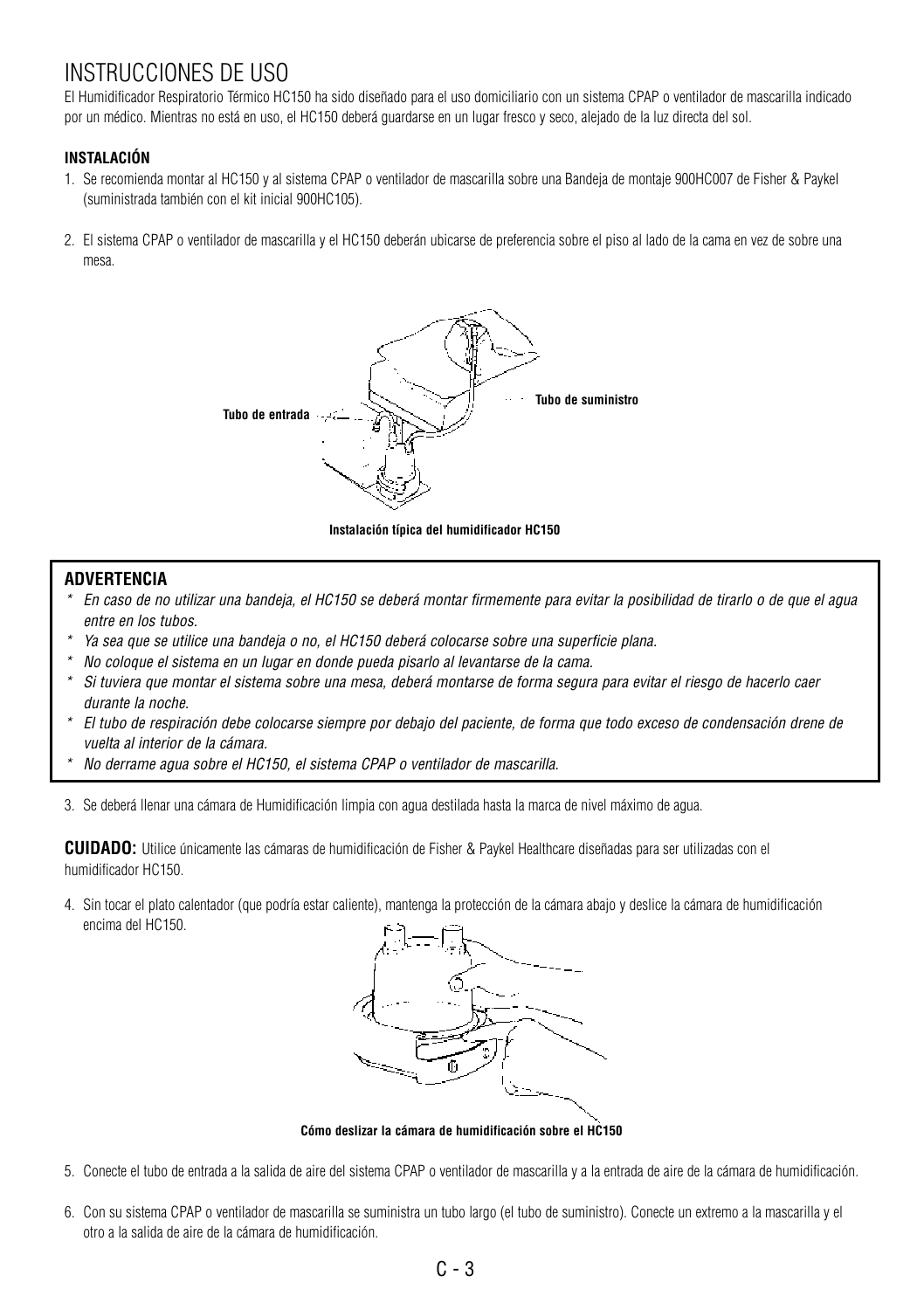# OPERACIÓN

**CUIDADO:** Apague el humidificador HC150 cuando no esté en uso.

1. Enchufe el cable eléctrico del HC150 en un tomacorriente. La alimentación debe tener el mismo voltaje que el especificado en la etiqueta en la base del aparato.

**CUIDADO:** Su HC150 ha sido diseñado para funcionar con un único voltaje de alimentación eléctrica. Si piensa viajar a otro país es posible que requiera de un transformador de corriente apropiado o de otro HC150.

- 2. Enchufe y encienda el sistema CPAP o ventilador de mascarilla siguiendo las instrucciones del manual de operación.
- 3. Verifique que haya un flujo de aire por el tubo y saliendo por la mascarilla.

**NOTA:** Si no hubiera un flujo de aire, es porque el tubo y el humidificador no están conectados correctamente o bien el sistema CPAP o ventilador de mascarilla no está funcionando.

- 4. Encienda el HC150 utilizando el interruptor de encendido / apagado (ON/OFF). El indicador de encendido estará iluminado permanentemente mientras la unidad tiene corriente y está encendida.
- 5. Gire el control del calentador al ajuste requerido. Vea la sección "Control de la humedad".
- 6. Luego de ajustar el control del calentador deje pasar unos 20 minutos para permitir que el HC150 se estabilice.
- 7. Colóquese la mascarilla y úsela siguiendo las indicaciones de su médico y de acuerdo con las instrucciones del manual de operación de su sistema CPAP o ventilador de mascarilla.

### **ADVERTENCIA**

- *\* Si el flujo de aire se viera interrumpido o parara, quítese la mascarilla y apague el HC150. Cuando el flujo de aire se reinicie, encienda el HC150 y permita que se estabilice durante unos 20 minutos.*
- *\* No toque el plato calentador. La temperatura del plato calentador puede llegar a sobrepasar los 65 ºC (149 ºF).*
- *\* No toque la base de la cámara al quitarla del plato calentador caliente. Tomará algún tiempo para que la base se enfríe.*
- *\* Asegúrese de que el flujo de aire no haga salpicar agua de la cámara de humidificación hacia el tubo de suministro.*
- *\* Asegúrese de que los tubos no estén torcidos ni obstruidos de algún otro modo.*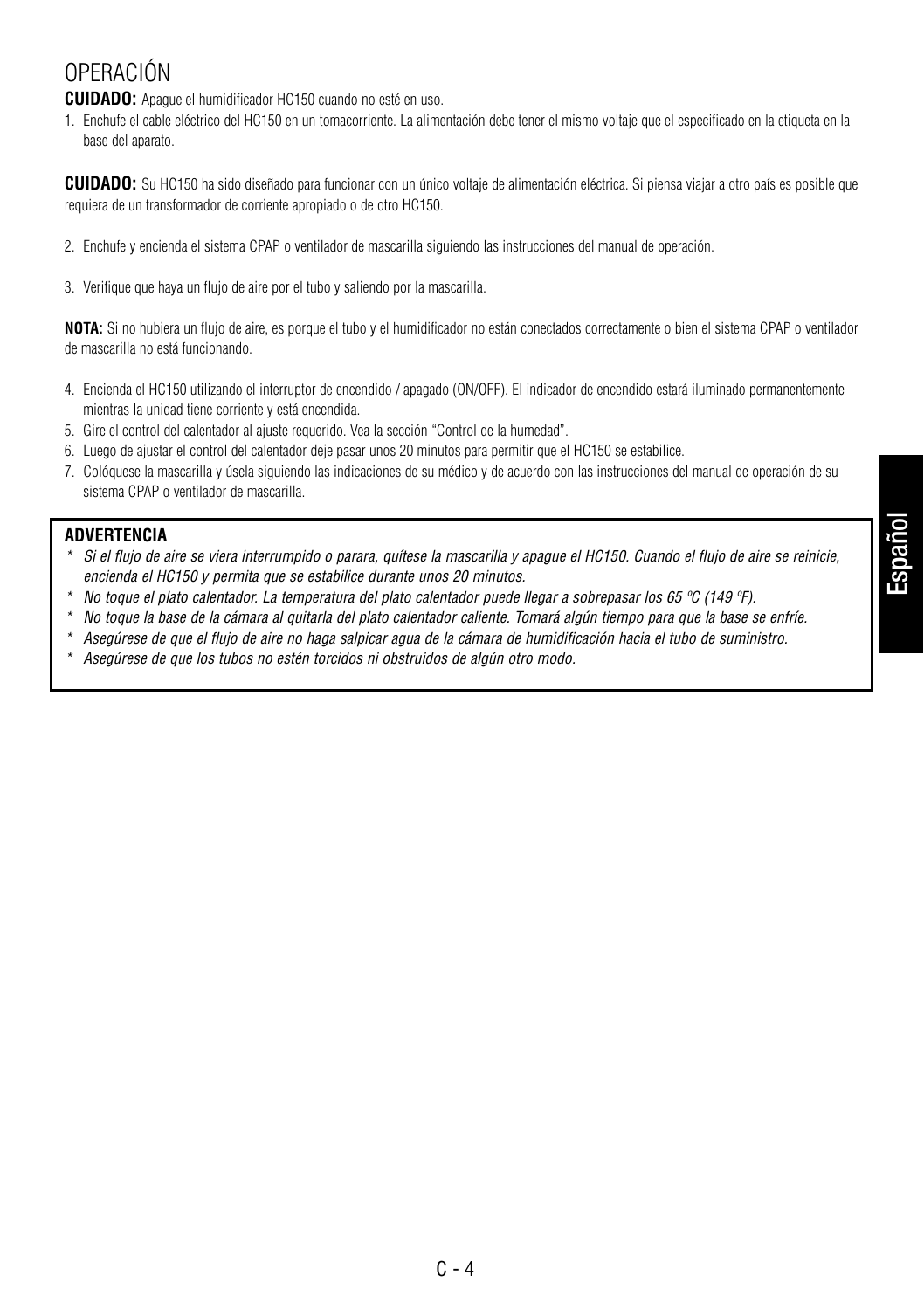# CONTROL DE LA HUMEDAD

- 1. Si su médico le ha recomendado un ajuste de control de humedad, se debería comenzar el tratamiento con dicho ajuste. Bajo condiciones "normales", un ajuste de 2 es apropiado.
- 2. Una vez que el HC150 haya estado funcionando durante por lo menos 20 minutos, compruebe que haya una muy fina condensación en los últimos 15 cm (6") del tubo antes de la mascarilla. Si este es el caso, el HC150 está configurado para proporcionar la humidificación óptima en ese entorno.
- 3. Si hubiera más condensación que la necesaria en el tubo, reduzca el ajuste del control de humedad.
- 4. Si no hubiera suficiente condensación en el tubo, aumente el ajuste del control de humedad. El HC150 cuenta con el sistema de seguimiento de temperatura Ambient Tracking™, que ajusta automáticamente la temperatura del plato calentador a medida que la temperatura del ambiente cambia, minimizando así la condensación y maximizando la humedad.



### **ADVERTENCIA**

- *\* Asegúrese de que el sensor de ambiente se mantenga bien alejado de las fuentes de calor.*
- *\* Nunca ajuste el control de humedad a una humedad tan intensa que permita una acumulación de condensación excesiva en el tubo de suministro.*
- *\* El tubo de respiración debe acomodarse siempre de forma que todo exceso de condensación drene de vuelta al interior de la cámara.*

# SOLUCIÓN DE PROBLEMAS

El HC150 no contiene piezas que puedan ser reparadas por el usuario. Si usted piensa que su unidad no está funcionando correctamente, tenga a bien revisar la siguiente tabla. Si el problema persiste, sírvase ponerse en contacto con su oficina local de Fisher & Paykel Healthcare.

| SÍNTOMAS                                                            | CAUSAS POSIBLES                                                                                                                                                                                                                                                                                                          | <b>SOLUCIONES</b>                                                                                                                                                                                                                                                                                                                                                          |
|---------------------------------------------------------------------|--------------------------------------------------------------------------------------------------------------------------------------------------------------------------------------------------------------------------------------------------------------------------------------------------------------------------|----------------------------------------------------------------------------------------------------------------------------------------------------------------------------------------------------------------------------------------------------------------------------------------------------------------------------------------------------------------------------|
| La unidad no se enciende: Indicador de<br>encendido no se enciende. | La unidad no está enchufada en una toma de<br>1.<br>corriente que funcione.<br>La unidad no está correctamente enchufada.<br>2.<br>el tomacorriente no está encendido o<br>el interruptor principal de encendido/apagado<br>(ON/OFF) no está en la posición ON.<br>Fusible quemado o interruptor térmico activado.<br>3. | Fochufe el cable de alimentación en un<br>1.<br>tomacorriente que funcione.<br>Verifique que la unidad esté bien enchufada en<br>2.<br>el tomacorriente y que los interruptores estén<br>en la posición de encendido.<br>Póngase en contacto con su centro de servicio<br>3.<br>o distribuidor de Fisher & Paykel Healthcare.                                              |
| El aire no fluye por la mascarilla.                                 | Sistema CPAP o de ventilador de mascarilla no<br>encendido o no funcionando correctamente.<br>Tubos no conectados correctamente a la cámara<br>de humidificación.<br>Obstrucción en los tubos.<br>3.<br>Cámara de humidificación llena de más.<br>4                                                                      | Consulte el manual de operación del sistema<br>$\mathbf{1}$<br>CPAP o del ventilador de mascarilla.<br>Conéctelos como se describe en la sección<br>$\mathfrak{D}$<br>Instrucciones de uso.<br>Retire la obstrucción de los tubos.<br>$\mathcal{S}$<br>Vacíe el exceso de agua de la cámara de forma<br>4.<br>que el nivel de aqua no pase de la marca de<br>nivel máximo. |
| Condensación excesiva en el tubo.                                   | Ajuste de control de humedad demasiado alto.<br>2. Sensor de ambiente cerca de una fuente de<br>calor.                                                                                                                                                                                                                   | Reduzca el ajuste del control de humedad.<br>1.<br>Coloque el HC150 en otra parte o aleje la<br>fuente de calor del sensor de ambiente.                                                                                                                                                                                                                                    |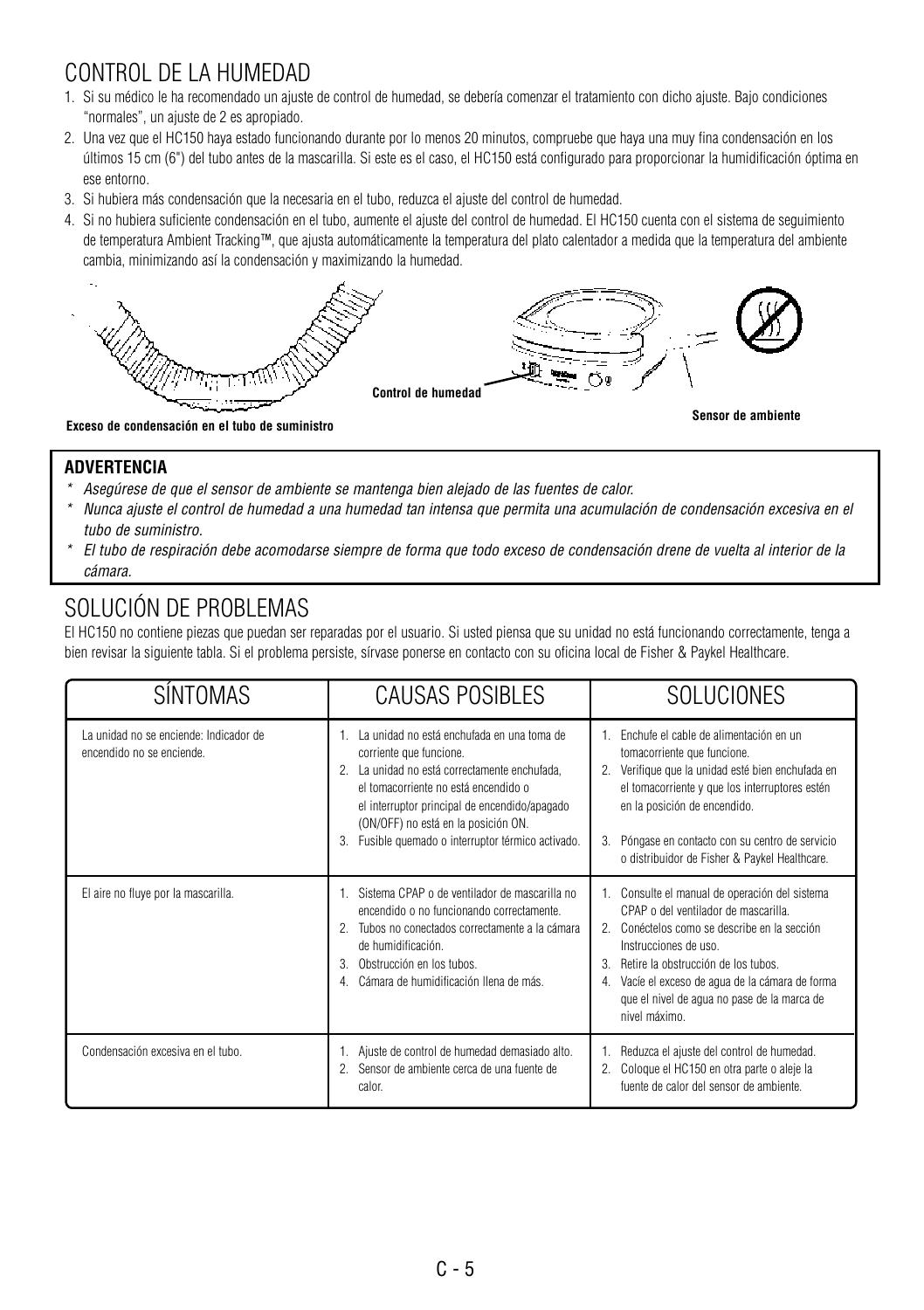# ACCESORIOS DISPONIBLES

**900HC105:** Kit inicial (recomendado) **900HC007:** Bandeja de montaje **900HC008:** Tubo (61 cm/24") **HC325S:** 1 cámara HC325

**900HC221:** Tubo (183 cm/72") **HC300:** 1 cámara HC300 lavable en lavavajillas Para más información sírvase consultar el catálogo de productos de Fisher & Paykel Healthcare o visite nuestro sitio web: www.fphcare.com

# ESPECIFICACIONES DEL PRODUCTO

| Tamaño:                                            | 5,4 cm de alto x 13,2 cm x 14,6 cm (2,1" x 5,2" x 5,7")                  |
|----------------------------------------------------|--------------------------------------------------------------------------|
| Peso:                                              | $0.7$ kg $(1.5$ lbs)                                                     |
| <b>Especificaciones eléctricas:</b>                |                                                                          |
| Puesta a tierra:                                   | No procede – Clase de producto II con doble aislamiento.                 |
| Frecuencia de alimentación eléctrica:              | $50 - 60$ Hz                                                             |
| Consumo de potencia:                               | 92 W máximo                                                              |
| Voltaje y corriente:                               | Modelo 230 V 230 V ± 20 V, 0,4 A máximo a 230 V                          |
|                                                    | Modelo 127 V 127 V, 0,9 A máximo a 127 V                                 |
|                                                    | Modelo 115 V 115 V. 0.8 A máximo a 115 V                                 |
|                                                    | Modelo 100 V 100 V ± 10 V, 0,9 A máximo a 100 V                          |
| Adecuado para su uso con un invertidor de CC a CA: | 150 W mínimo                                                             |
| Corte del plato calentador:                        | 95°C (203°F) $\pm$ 5°C (9°F)                                             |
| Control de encendido/temperatura:                  | Ajustes de 1 (mínimo) a 4 (máximo)                                       |
|                                                    | Temperatura del plato calentador aprox. entre 30°C y 65°C (86°F a 149°F) |
|                                                    | La temperatura del gas suministrado no supera los 41 °C                  |
|                                                    | Modo de funcionamiento continuo                                          |
| Niveles de flujo aplicables:                       | De 10 a 80 Lpm                                                           |
| Cumplimiento de normas:                            | Diseñado para cumplir con las exigencias de:                             |
|                                                    | IEC 60601.1 CAN/CSA-C22.2 No. 68                                         |
|                                                    | AS/NZS 3200.1.0<br>EN 60601-1 UL 1431                                    |

# CONDICIONES DE USO

| Temperatura ambiente: | 5°C a 35°C (41°F a 95°F)     |
|-----------------------|------------------------------|
| Humedad:              | 10 a 95% de humedad relativa |
| Altitud:              | 0 a 3,000 m (0 a 9,000 ft)   |

# CONDICIONES DE ALMACENAMIENTO Y TRANSPORTE

**El dispositivo se debe conservar y transportar sin superar las siguientes condiciones:** 

Temperatura: de -10 a 60°C (14 a 140°F)

Humedad: del 5 al 95% de humedad relativa

# INSTRUCCIONES SOBRE CÓMO ELIMINAR EL DISPOSITIVO Y LOS CONSUMIBLES



### **Instrucciones para eliminar el dispositivo**

Este dispositivo contiene componentes electrónicos. No desechar como basura común. Deseche los componentes electrónicos conforme a las directivas locales.



### **Instrucciones para eliminar consumibles**

Introduzca la mascarilla, el tubo de respiración y la cámara de agua en una bolsa de basura al final de su vida útil y tírelos con la basura normal.